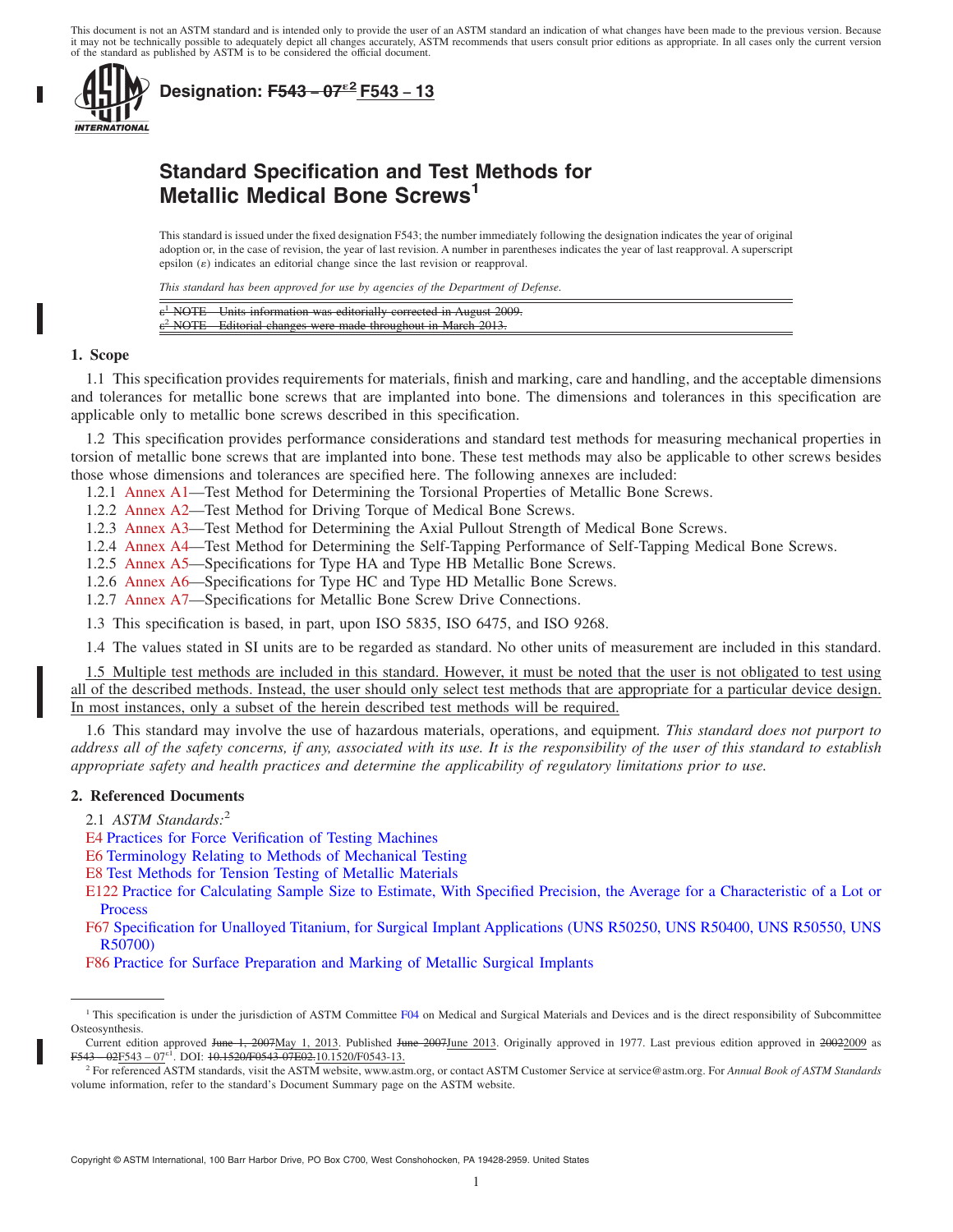- F116 Specification for Medical Screwdriver Bits
- F136 Specification for Wrought Titanium-6Aluminum-4Vanadium ELI (Extra Low Interstitial) Alloy for Surgical Implant Applications (UNS R56401)
- F138 Specification for Wrought 18Chromium-14Nickel-2.5Molybdenum Stainless Steel Bar and Wire for Surgical Implants (UNS S31673)
- F565 Practice for Care and Handling of Orthopedic Implants and Instruments
- F620 Specification for Titanium Alloy Forgings for Surgical Implants in the Alpha Plus Beta Condition
- F799 Specification for Cobalt-28Chromium-6Molybdenum Alloy Forgings for Surgical Implants (UNS R31537, R31538, R31539)
- F983 Practice for Permanent Marking of Orthopaedic Implant Components
- F1295 Specification for Wrought Titanium-6Aluminum-7Niobium Alloy for Surgical Implant Applications (UNS R56700)
- F1314 Specification for Wrought Nitrogen Strengthened 22 Chromium–13 Nickel–5 Manganese–2.5 Molybdenum Stainless Steel Alloy Bar and Wire for Surgical Implants (UNS S20910)
- F1472 Specification for Wrought Titanium-6Aluminum-4Vanadium Alloy for Surgical Implant Applications (UNS R56400)
- F1537 Specification for Wrought Cobalt-28Chromium-6Molybdenum Alloys for Surgical Implants (UNS R31537, UNS R31538, and UNS R31539)
- F1586 Specification for Wrought Nitrogen Strengthened 21Chromium—10Nickel—3Manganese—2.5Molybdenum Stainless Steel Alloy Bar for Surgical Implants (UNS S31675)
- F1713 Specification for Wrought Titanium-13Niobium-13Zirconium Alloy for Surgical Implant Applications (UNS R58130) (Withdrawn  $0$ )<sup>3</sup>
- F1813 Specification for Wrought Titanium-12Molybdenum-6Zirconium-2Iron Alloy for Surgical Implant (UNS R58120)
- F1839 Specification for Rigid Polyurethane Foam for Use as a Standard Material for Testing Orthopaedic Devices and **Instruments**
- F2066 Specification for Wrought Titanium-15 Molybdenum Alloy for Surgical Implant Applications (UNS R58150)
- 2.2 *ISO Standards:*
- 5835 Implants for Surgery—Metal Bone Screws with Hexagonal Driver Connection, Spherical Under Surface of Head, Asymmetrical Thread—Dimensions<sup>4</sup>
- 6475 Implants for Surgery—Metal Bone Screws with Asymmetrical Thread and Spherical Under-Surface—Mechanical Requirements and Test Methods<sup>4</sup>
- 8319-1 Orthopaedic Instruments—Drive connections—Part 1: Keys for use with hexagon socket heads<sup>4</sup>
- 8319-2 Orthopaedic Instruments—Drive connections—Part 2: Screwdrivers for single slot head screws, screws with cruciate and cross-ecessed head screws<sup>4</sup>

9268 Implants for Surgery—Metal Bone Screws with Conical Under-Surface of Head—Dimensions<sup>4</sup> 10664 Hexalobular Internal Driving Feature for Bolts and Screws<sup>4</sup>

## **3. Terminology**

3.1 *Definitions—*Some of the terms defined in this section are shown in Fig. 1.



3.1.1 *axial pullout strength—*the tensile force required to fail or remove a bone screw from a material into which the screw has been inserted.

<sup>&</sup>lt;sup>3</sup> The last approved version of this historical standard is referenced on www.astm.org.

<sup>&</sup>lt;sup>4</sup> Available from American National Standards Institute, 25 W. 43rd St., 4th Floor, New York, NY 10036.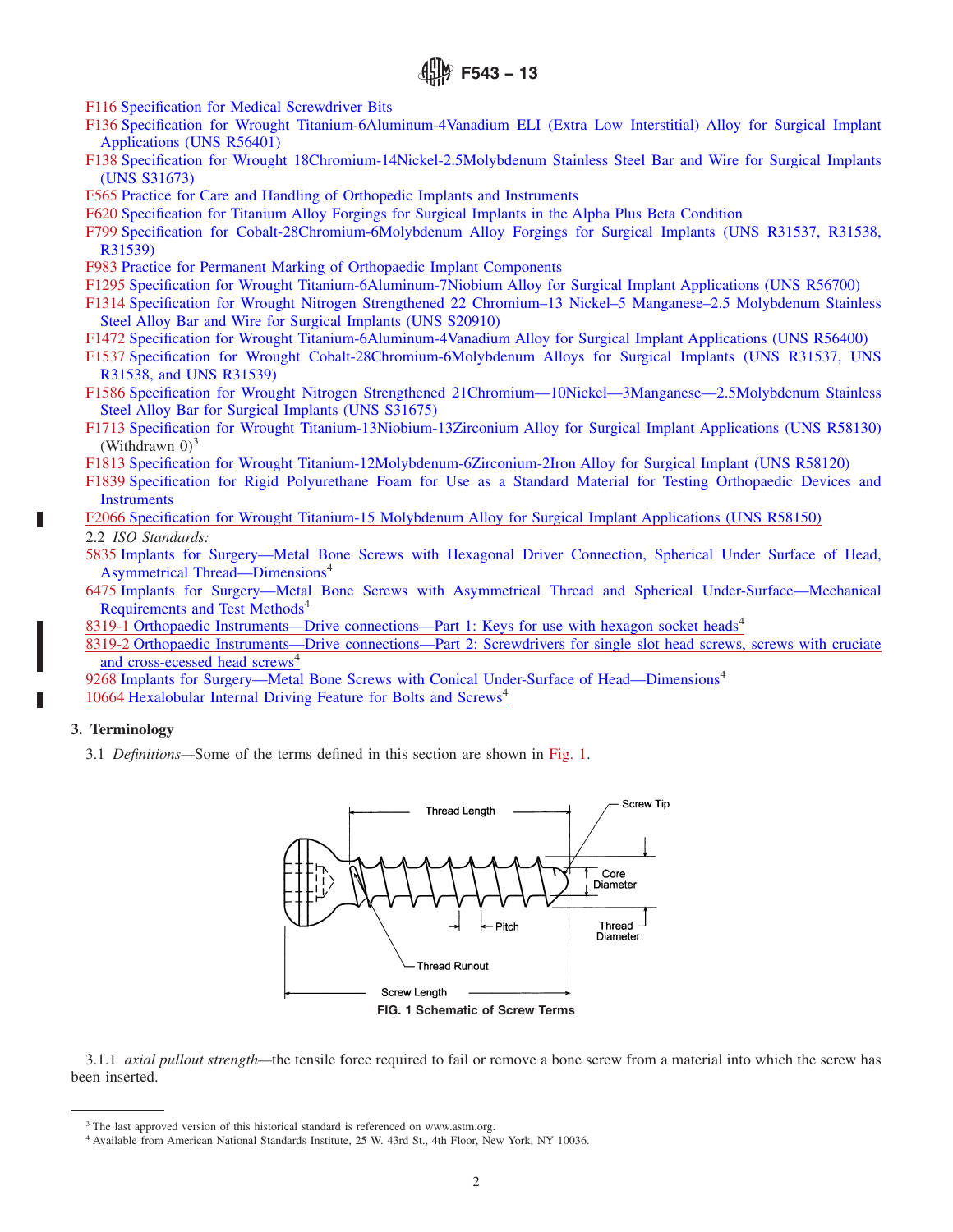

3.1.2 *breaking angle—*angle of rotation when the screw fails in torsion as demonstrated by a rapid decrease in the indicated torque.

3.1.3 *buttress thread—*an asymmetrical thread profile characterized by a pressure flank which is nearly perpendicular to the screw axis.

3.1.4 *cancellous screw—*a screw designed primarily to gain purchase into cancellous bone. Cancellous screws typically have aan HB (see 4.1.2) thread and may or may not be fully threaded.

3.1.5 *cortical screw—*a screw designed primarily to gain biocortical purchase into cortical bone. Cortical screws typically have a HA (see 4.1.1) thread and are fully threaded.

3.1.6 *core diameter—*the smallest diameter of the threaded portion of the screw measured at the thread root. This is also known as the minor diameter or root diameter.

3.1.7 gage length—the distance between the holding device, fordevice (for example, a split eollet,collet) and the underside of the screw head.

3.1.8 *grip length—*the length of threads held fast in the split collet or other holding mechanism.

3.1.9 *insertion depth—*the threaded length as inserted into the test block.

3.1.10 *insertion torque—*the amount of torque required to overcome the frictional force between the screw and the material used for testing while driving the screw into the material.

3.1.11 *maximum torque* (N-m)*—*the largest value of torque recorded during the period of rotation before screw failure in torsional shear when tested in accordance with Annex A1.

3.1.12 *nontapping screw—*a screw that has a tip that does not contain a flute. Nontapping screws usually require a tap to be inserted into the pilot hole before the insertion of the screw, when used in moderate or hard bone.

3.1.13 *partially threaded screw—*a screw whose threaded portion does not extend fully from the screw point to the screw head but instead has a smooth shaft running between the head and threads.

3.1.14 *pilot hole—*the hole drilled into the bone into which the screw tip is inserted. The pilot hole is normally slightly larger than the screw's core diameter. However, if the screw is to be used to provide compression across a fracture, a portion of the pilot hole may be larger to allow for a clearance fit.

3.1.15 *pitch—*the length between the thread crests.

3.1.16 *removal torque—*the amount of torque required to overcome the frictional force between the screw and the material used for testing while removing the screw from the material (for example, counterclockwise rotation for right-hand thread).

3.1.17 *screw head—*the end of the screw which is opposite of the tip and from which the means of inserting the screw is coupled.

3.1.18 *screw length—*the overall length of the screw measured from the screw head to the screw tip.

3.1.19 *screw thread—*a helical groove on a cylindrical or conical surface. The projecting helical ridge thus formed is called a screw thread, consisting of peaks (crests) and valleys (roots).

3.1.20 *self-tapping force (N)—*the amount of axial force required to engage the self-tapping features of self-tapping style screws when tested in accordance with Annex A4.

3.1.21 *self-tapping screw—*a screw that has any number of flutes at its tip which are intended to cut the screw's thread form into the bone upon insertion.

3.1.22 *size—*an identification of a screw based on its nominal thread diameter, as defined in Section 6.

3.1.23 *solid core—*a screw that does not contain a cannulation along its longitudinal axis.

3.1.24 *thread diameter—*the largest diameter of the threaded portion of the screw measured over the thread crests. This is also known as the major diameter.

3.1.25 *thread length—*the length of the threaded portion of the screw, measured from the thread runout to the screw tip.

3.1.26 *thread runout—*the intersection of the screw thread with either the screw shaft or screw head.

3.1.27 *torsional yield strength* (N-m)*—*the point at which the screw reaches its proportional limit when tested in accordance with Annex A1. This will be determined by the offset method.  $A2^{\circ}A2^{\circ}$  offset value willshall be used.

### **4. Classification**

4.1 There are a large variety of medical bone screws currently in use. They may be classified by the definitions provided in Section 3. This specification currently includes information that defines the following types of screws:

4.1.1 *Type HA—*Spherical undersurface of head, shallow, asymmetrical buttress thread, and deep screw head.

4.1.2 *Type HB—*Spherical undersurface of head, deep, asymmetrical buttress thread, and shallow screw head.

4.1.3 *Type HC—*Conical undersurface of head, symmetrical thread.

4.1.4 *Type HD—*Conical undersurface of head, asymmetrical thread.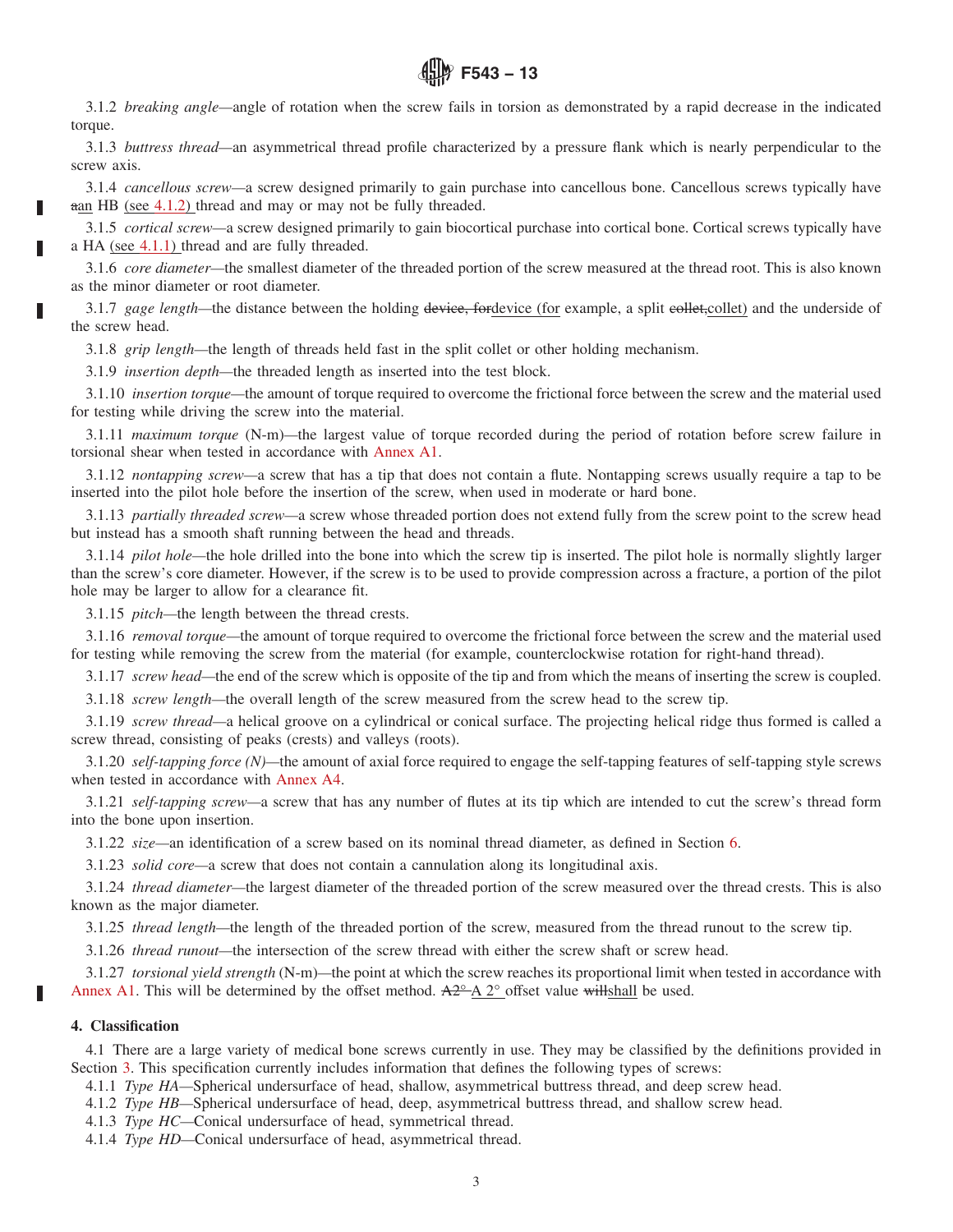## **5. Material**

5.1 Screws shall be fabricated from one of the following materials: a metallic material intended for surgical implant applications, and having ASTM medical material. In addition, the materials shall be biocompatible for the intended application.

5.1.1 Stainless steel alloy (Specification F138).

5.1.2 Nitrogen-strengthened stainless steel alloy (Specifications F1314 and F1586).

5.1.3 Unalloyed titanium (Specification F67).

5.1.4 Titanium-aluminum-vanadium alloy (Specifications F136, F620, and F1472).

5.1.5 Titanium-aluminum-niobium alloy (Specification F1295).

5.1.6 Titanium-niobium-zirconium alloy (Specification F1713).

5.1.7 Cobalt-chromium-molybdenum alloy (Specifications F799 and F1537).

5.1.8 Titanium-molybdenum-zirconium-iron alloy (Specification F1813).

### **6. Dimensions and Tolerances**

6.1 There are many types of metallic bone screw designs available, so a complete list of dimensions and tolerances for all screws covered by this specification is unfeasible. However, this specification does provide required dimensions and tolerances for four types of screws as classified in 4.1. Screws conforming to this specification, and designated HA, HB, HC, or HD screws, shall be fabricated in accordance with the dimensions and tolerances described in Annex A5 and Annex A6, respectively.

## **7. Finish and Marking**

7.1 The screw shall be free from nicks, dents, burrs, and scratches when examined in accordance with Practice F86.

7.2 When size permits, the following information should be legibly marked on the head of the screw (in order of preference): 7.2.1 Manufacturer's name or logo,

7.2.2 *Screw Size—*If a screw is manufactured in accordance with ASTM or ISO specifications, the ASTM or ISO designation should be provided,

7.2.3 Material,

7.2.4 Catalog number, and

7.2.5 Manufacturing lot number.

7.3 Screws shall be marked in accordance with Practice F983, unless otherwise specified in 7.2, in a manner such that the mechanical integrity of the screw is not compromised.

## **8. Care and Handling**

8.1 Screws should be cared for and handled in accordance with Practice F565, as appropriate.

## **9. Driving Instruments**

9.1 A variety of screwdrivers exist for the insertion and removal of bone screws. The classification and dimensions for various screw-drive recesses currently used in the medical industry are documented in Annex A7. Specification F116 provides related dimensional information for several types of medical screwdrivers.

9.2 Screws conforming to this specification, and designated HA, HB, HC, or HD screws, shall be manufactured with drive recesses that conform to the requirements specified in Annex A5 and Annex A6, respectively.

## **10. Performance Considerations and Test Methods**

10.1 The following properties may be important when determining the suitability of a screw for a particular application. However, the test methods referenced as follows may not be appropriate for all types of implant applications. The user is cautioned to consider the appropriateness of the test methods in view of the devices being tested and their potential application.

10.1.1 *Torsional Strength—*This test method is an important parameter to prevent screw breakage during insertion or removal. The torsional strength shall be determined using the test methods described in Annex A1.

10.1.2 *Breaking Angle—*This test method provides a measure of the ductility of the screw when undergoing a torsional moment. A screw with a greater breaking angle may provide an earlier tactile warning to the surgeon that the screw is reaching its maximum torsional strength. The breaking angle shall be determined using the test methods described in Annex A1.

10.1.3 *Axial Pullout Strength—*This test method may be an important parameter if the screw is subjected to axial tensile forces, or if the screw is fixed into poor quality or osteoporotic bone. The pullout strength may be determined using the test methods described in Annex A3.

10.1.4 *Insertion Torque—*This test method may be an important parameter to avoid failure of the screw during insertion and to ensure that the screw may be easily inserted by the surgeon. The insertion torque should be much less than torsional yield strength of the screw and of the appropriate screwdriver bit. The insertion torque may be determined using the test methods described in Annex A2.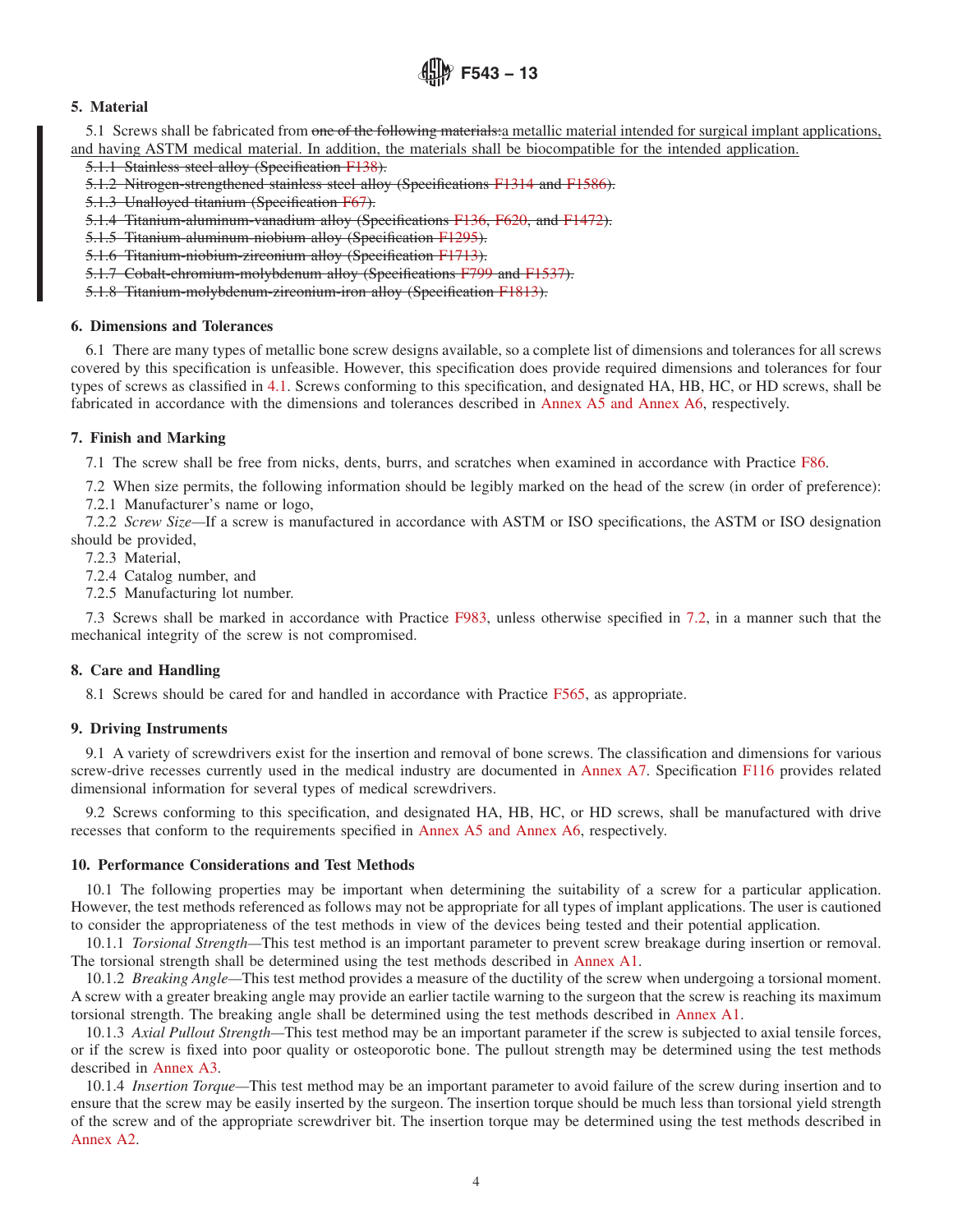

10.1.5 *Removal Torque—*This test method may be an important parameter to avoid failure of the screw during removal and to ensure that the screw may be easily removed by the surgeon. The removal torque should be much less than torsional yield strength of the screw and of the appropriate screwdriver bit. The removal torque may be determined using the test methods described in Annex A2.

10.1.6 *Self-Tapping Force—*This test method may be an important parameter to ensure that the screw may be easily inserted by the surgeon, particularly if the screw is fixed in poor quality ofor osteoporotic bone. The self-tapping force may be determined using the test method described in Annex A4.

#### **11. Performance Requirements**

11.1 Screws shall meet the mechanical performance requirements specified in its associated specification annex.

### **12. Keywords**

12.1 bone screw; dimensions; insertion; performance requirements; pullout; static; test methods; torsion

### **ANNEXES**

#### **(Mandatory Information)**

### **A1. TEST METHOD FOR DETERMINING THE TORSIONAL PROPERTIES OF METALLIC BONE SCREWS**

#### **A1.1. Significance and Use**

A1.1.1 This test method is used to measure the torsional yield strength, maximum torque, and breaking angle of the bone screw under standard conditions. The results obtained in this test method are not intended to predict the torque encountered while inserting or removing a bone screw in human or animal bone. This test method is intended only to measure the uniformity of the product tested or to compare the mechanical properties of different, yet similarly sized, products.

### **A1.2. Apparatus**

A1.2.1 *Testing Fixture—*The torsion testing apparatus that is to be used for applying the required torque to the specimen shall be calibrated for the range of torques and rotational displacements used in the determination.<sup>5</sup> A suitable testing fixture for the torsional yield strength-maximum torque-breaking angle test is illustrated in Fig. A1.1.



**FIG. A1.1 Test Apparatus for Determination of Torsional Breaking Force and Breaking Angle**

A1.2.1.1 *Test Speed—*The torsional force shall be applied at a constant rate of 1 to 5 r/min.

<sup>&</sup>lt;sup>5</sup> At the time that this specification was approved, no standard test method for the verification of torsion machines or transducers has been accepted. The user is urged to review Terminology E6 and Test Methods E8 for general guidance.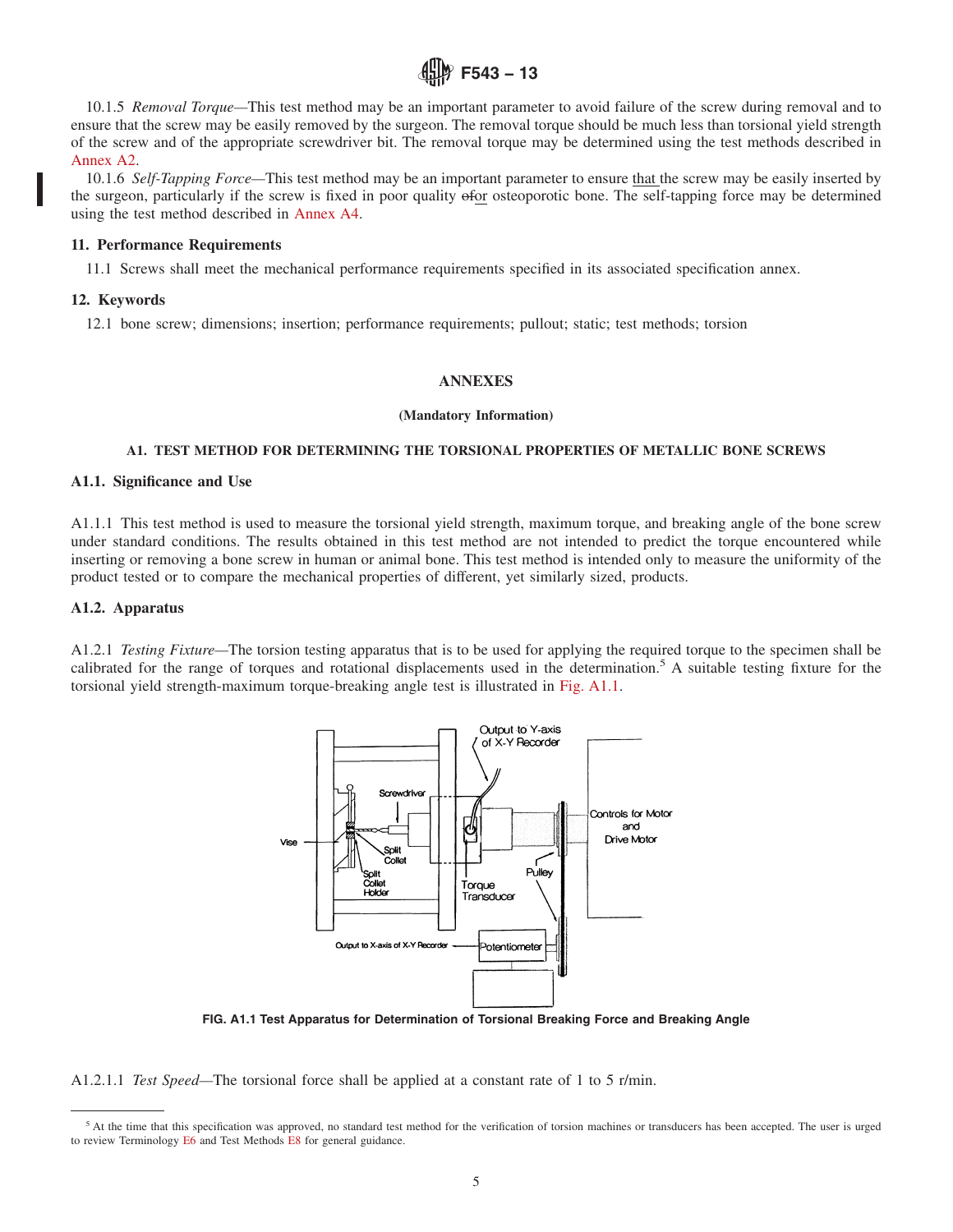A1.2.1.2 *Torque Transducer—*A transducer to translate the applied torque into an electrical signal amenable to continuous recording, calibrated over the range of torques, both in the clockwise and counterclockwise rotation, to be encountered in the test method, shall be provided.

A1.2.1.3 *Torsional Displacement Transducer—*A transducer to translate the angle of twist into an electrical signal amenable to continuous recording, calibrated over the range of angles to be encountered in the test and an accuracy of  $\pm 0.3^{\circ}$ , both in the clockwise and counterclockwise rotation, shall be provided.

A1.2.1.4 *Specimen Holder—*A mechanical device to clamp onto the bone screw to prevent its rotation while being stressed without significantly damaging its mechanical integrity shall be provided. One such method is to insert a threaded stopper into the opposite side of a test block. The test block for this holding mechanism will accommodate the insertion of a threaded stopper on the other side of the test block. The threaded stopper will prevent the screw from being completely inserted into the test block and will allow the torsional strength of the screw to be measured. This holder will be modified according to the size of the testing specimen so that the gage length of the specimen will be as outlined in A1.3.1.

A1.2.1.5 *Recorder—*The data recorder shall be suitable to continuously record torque versus angle of rotation, calibrated in units of Newton-metres for torque and degrees for angle of rotation. The value of torque shall have a resolution of 5 % of torsional yield strength. The angular displacement scale shall have a minimum sensitivity so as to enable an accurate offset measurement capability for a 2° angular displacement (see A1.3.3).

A1.2.2 *Test Specimen—*The test specimen shall be a completely fabricated and finished bone screw.

## **A1.3. Procedure**

A1.3.1 *Torsional Yield Strength, Maximum Torque, and Breaking Angle—*Place the specimen in the holding device so that five threads, below the head of the screw, are exposed outside the holding device (for example, split collet, and so forth). If the test specimen cannot accommodate this setup because the screw is too small or is partially threaded, alternate procedures may be used. For fully threaded screws that are too small, the gage length of the specimen should represent 20 % of the threaded portion of the test specimen. For partially threaded screws, a large enough portion of the screw thread should be gripped to firmly secure the screw so that it does not rotate when under torsional load. There are no specific requirements on the gage length or the grip length in this case; however, at least one full thread shall be exposed, if possible. Since the gage length and grip length can vary for these screws, the only requirement is that both be reported.

A1.3.2 The gage length or grip length should be kept the same length for test screws of similar design. If a split collet and collet holder are used, the following test method is appropriate: placeappropriate. Place the split collet in the collet holder. Clamp the split collet and holder in the vise. The clamping force of the vise should be sufficient to prevent rotation of the screw or the split collet. Drive the specimen in the direction of insertion, using an appropriate size and configured screwdriver bit, by applying a torsional force. If an axial load is required to maintain the screwdriver bit in the screw head, its value should be noted. The torque wrench shall be driven at a rate of 1 to 5 r/min.revolutions/min (r/min).

Nore A1.1—The simultaneous use of two chart recorders may simplify the ability to measure torsional yield strength accurately by the offset method. One chart recorder with an angular displacement scale or sensitivity of 50°/cm is convenient for measuring maximum torque and breaking angle. A second chart recorder with an angular displacement scale or sensitivity of 10°/cm or less is suggested to provide accurate offset measurement capability for measuring a 2° angular displacement. Alternatively, one chart recorder and a digital storage oscilloscope may be used.

A1.3.3 The torsional yield strength will be determined by the offset method (Fig. A1.2), using the torque versus angle of rotation curve produced in A1.3.1 and A1.3.2.

A1.3.3.1 On the torque versus angle of rotation curve, locate Point m equal to a rotation of 2°. Draw *mn* parallel to *OA*, and locate *b*, the intersection of *mn* with the torque versus angle of rotation curve. Torque *B* is defined as the torsional yield strength.

A1.3.3.2 The maximum torque is determined by the largest value of torque on the torque versus angle of rotation curve.

A1.3.3.3 The breaking angle is determined from the torque versus angle plot shown in Fig. A1.3. The breaking angle is defined as the point at which the torque portion of the curve demonstrates its most rapid descent (negative slope) to total failure. The breaking angle (B.A.) is determined as the intersection of the two tangents (*D* and *E*) shown in Fig. A1.3. Line *E* is a tangent to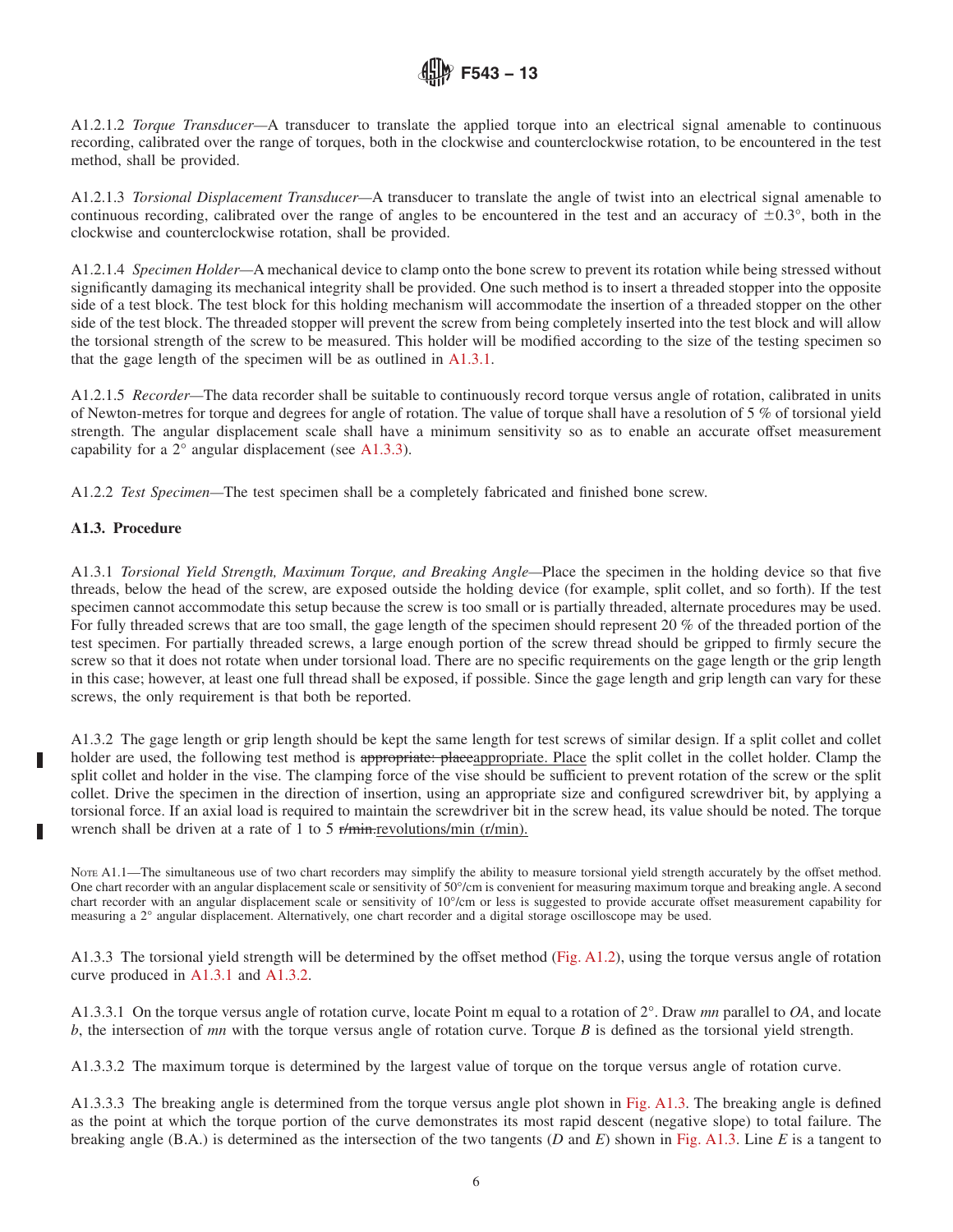

**FIG. A1.2 Typical Torque Versus Angle of Rotation Curve**



**FIG. A1.3 Typical Plot of Torque Versus Torsion Angle**

the horizontal portion of the curve which represents maximum torque. Line *D* is drawn at the curve's most rapid descent. The intersection of these two lines is the breaking angle (B.A.) and is recorded to the nearest 10°.

## **A1.4. Report**

A1.4.1 Report the following information for each specimen tested:

A1.4.1.1 *Screw Identification—*Reference any applicable ASTM or ISO specification that may apply to the specimen. If specifications do not exist, provide head form, thread form, major and minor diameter, thread pitch, overall screw length, head and shank (unthreaded portion of the screw excluding the head) length, and type of screw point.

A1.4.1.2 Screw chemical composition.

- A1.4.1.3 Surface finish.
- A1.4.1.4 Gage length.
- A1.4.1.5 Torsional yield strength.
- A1.4.1.6 Maximum torque.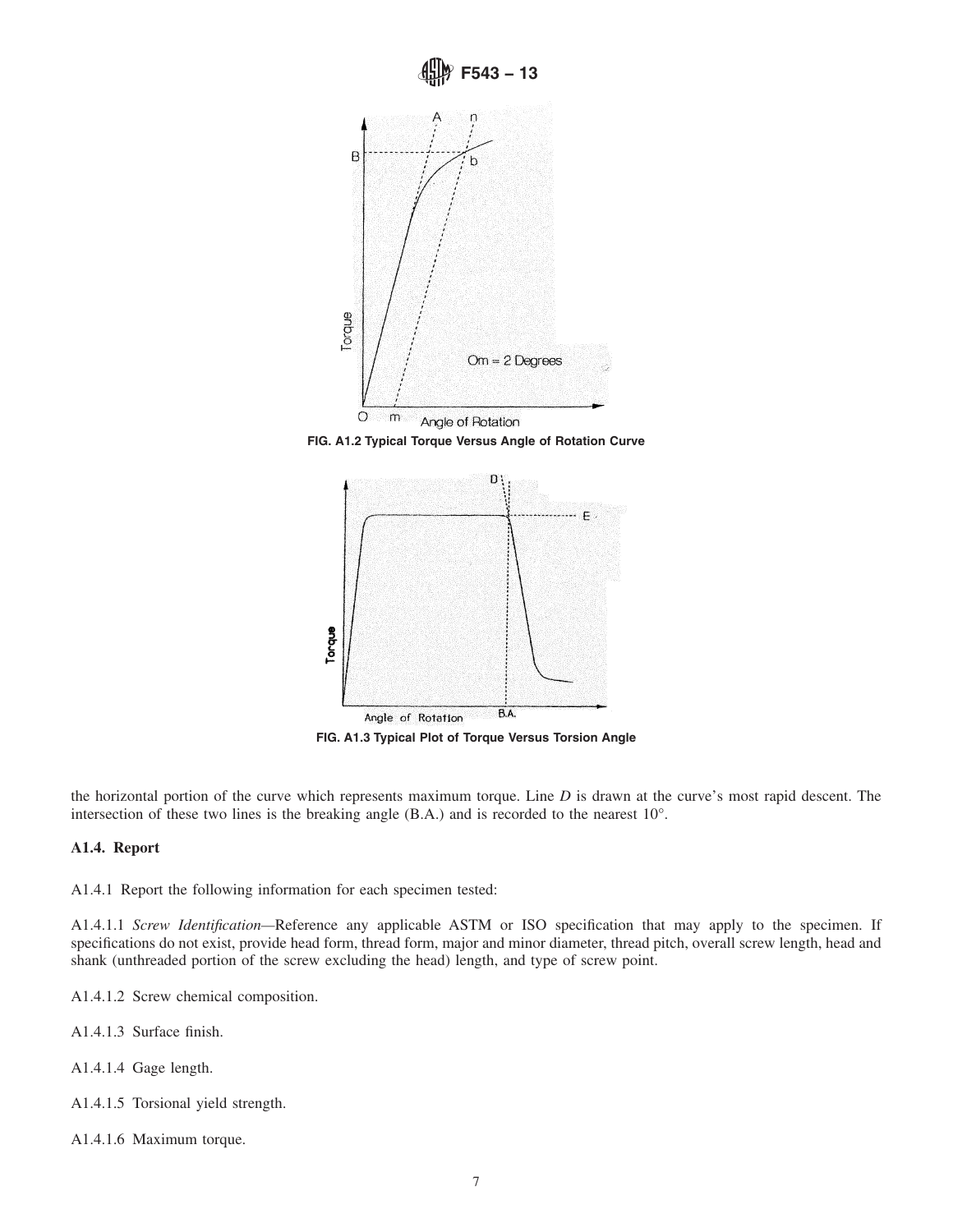A1.4.1.7 Breaking angle.

A1.4.1.8 Torque versus angle of rotation plot.

A1.4.1.9 The size of the exposed portion of the screwdriver (that is, the length and diameter relative to the tested screw) or the angular deformation of the screwdriver assembly at maximum torque.

A1.4.1.10 *Grip Length—*Does not have to be reported for a fully threaded screw of ASTM or ISO specification whose overall length is given.

A1.4.1.11 *Fracture Location—*The location can be specified by listing the number of threads below the head at which the screw fails or by measuring the distance below the head to the approximate fracture point.

## **A1.5. Precision and Bias**

A1.5.1 Data establishing the precision and bias to be expected from this test method have not yet been obtained.

## **A2. TEST METHOD FOR DRIVING TORQUE OF MEDICAL BONE SCREWS**

## **A2.1. Significance and Use**

A2.1.1 This test method is used to measure the torque required to drive a bone screw into a standard material. The results obtained in this test method bear no direct correlation to the insertion torque required to insert the subject bone screw in human or animal bone. This test method is used only for purposes the purpose of maintaining the uniformity of the product tested.

## **A2.2. Apparatus**

A2.2.1 *Testing Fixture*—A suitable test fixture as shown in Fig. A2.1 may be used for the insertion-removal torque tests.<sup>5</sup> This fixture shall incorporate the test block material that conforms to Specification F1839, test block clamp, drill bushing, and bushing support depicted. It shall be sufficiently rigid to not deflect or deform under the conditions of loading encountered during the test.

A2.2.1.1 *Torque Transducer—*A transducer to translate the applied torque into an electrical signal amenable to continuous recording, calibrated over the range of torques, both in the clockwise and counterclockwise rotation, to be encountered in the test shall be provided.



**FIG. A2.1 Schematic of Test Apparatus for Driving Force**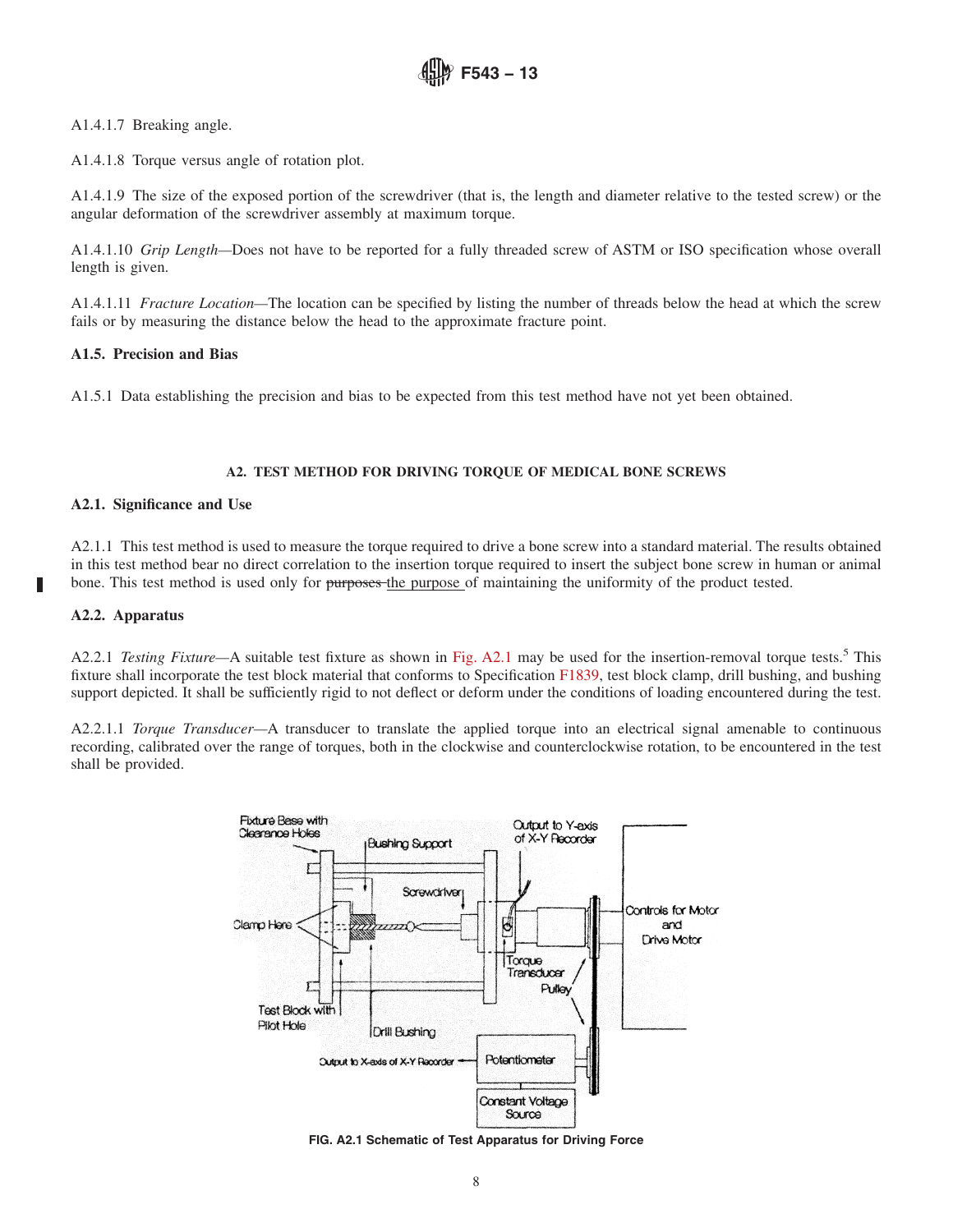A2.2.1.2 *Torsional Displacement Transducer—*A transducer to translate the angle of twist into an electrical signal amenable to continuous recording, calibrated in a manner similar to Practices E4 over the range of angles to be encountered in the test to an accuracy of  $\pm 0.3^{\circ}$ , both in the clockwise and counterclockwise rotation, shall be provided.

A2.2.1.3 *Data Recorder—*The data recorder shall be suitable to record torque versus angle of rotation continuously, calibrated in units of newton-metres for torque and degrees for angle of rotation. The value of torque shall have a resolution of 10 % of the maximum measured torque. The angular displacement scale shall have sensitivity such that at least four revolutions can be recorded and displayed.

A2.2.1.4 *Bushing—*A suitable replaceable bushing, fabricated from material that conforms to Specification F1839, shall be incorporated into the testing fixture. This bushing shall be of sufficient length and rigidity to ensure that specimens are driven into the test block normal to the top surface of the test block. The bore of the bushing shall be of such dimension as to ensure guidance of the test specimen with minimum frictional resistance between the major diameter of the test specimen and the bore of the bushing. Worn bushings shall be discarded and replaced with new bushings before conducting the test.

A2.2.1.5 *Test Block Clamp—*A clamp or holding device shall be incorporated into the testing fixture. This holding device shall maintain the drilled pilot hole in the test block in line with the test specimen. The holding device shall not deform the test block during clamping of the test block or performance of the test.

A2.2.1.6 *Test Specimen—*The test specimen shall be a completely fabricated, finished, and sterilized bone screw of sufficient length to transverse the bushing and test block.

A2.2.1.7 *Test Block—*The test block shall be fabricated from a uniform material that conforms to Specification F1839. The choice of appropriate foam density for this test is at the discretion of the user. See Section 8.6.2 of F1839 for additional information. To accommodate the requirements of the pilot hole as described in A2.2.1.8, the smallest dimension of the test block's surface shall be greater than 10× the diameter of the screw under test. The top and bottom surfaces shall be flat, smooth, and parallel (within  $\pm 0.4$  mm) as required to ensure that the test block will be supported in the fixture with the top surface at an angle of 90 $\degree$  to the centerline of the test specimen. The edges of the test block shall be of such contour or squareness as required to ensure that the test block clamp shall hold the test block free of relative motion without deformation of the test block during clamping or testing. The test block thickness shall be not less than 4.8 mm.

A2.2.1.8 *Pilot Holes in Test Block—*Pilot holes shall be drilled in the test block for insertion and removal of the test specimen. The drill size used shall be that specified by the screw manufacturer, for the size screw being tested. If specified by the screw manufacturer, the specified sized tap shall be used to tap the pilot hole before testing. The holes shall be drilled at 90° to the top surface of the test block. The holes shall be drilled straight and true, free of taper, bell mouth, or barrel shape. If there are multiple holes in one test block, the pilot holes shall be spaced sufficiently far away from test block edges so that testing does not deform the test block edges. Spacing should have asa minimum distance of 5× the diameter of the screw. When the test block is inserted into the test fixture (Fig. A2.1), the pilot hole, screw, and screwdriver shall be on the same axis.

## **A2.3. Sampling**

A2.3.1 Representative random samples may be taken from each lot or processing quantity in accordance with Practice E122.

## **A2.4. Procedure**

A2.4.1 *Insertion and Removal Torque—*Place the specimen in the test fixture as illustrated in Fig. A2.1. Drive the specimen into the test block, using the appropriate size and configured screwdriver bit, by applying a torsional force at a rate of 1 to 5 r/min, to the head of the specimen with the motor-driven torque wrench. The insertion torque shall be the maximum reading recorded during the initial four revolutions of the specimen. The removal torque willshall be measured by reversing the direction of rotation and recording the maximum torque recorded during the four revolutions required to remove the screw from the test block. Values should be reported in newton-metres.n\Newton-metres. A 1.14-kgf or less axial load should be used to maintain the screwdriver bit in the screw head during both the insertion and removal procedures. If a larger axial load is applied, this load shall be recorded on the report form. This load may be measured by any appropriate method.

## **A2.5. Report**

A2.5.1 The report shall include the following for each specimen tested. (All standards units for reporting shall be in SI units.)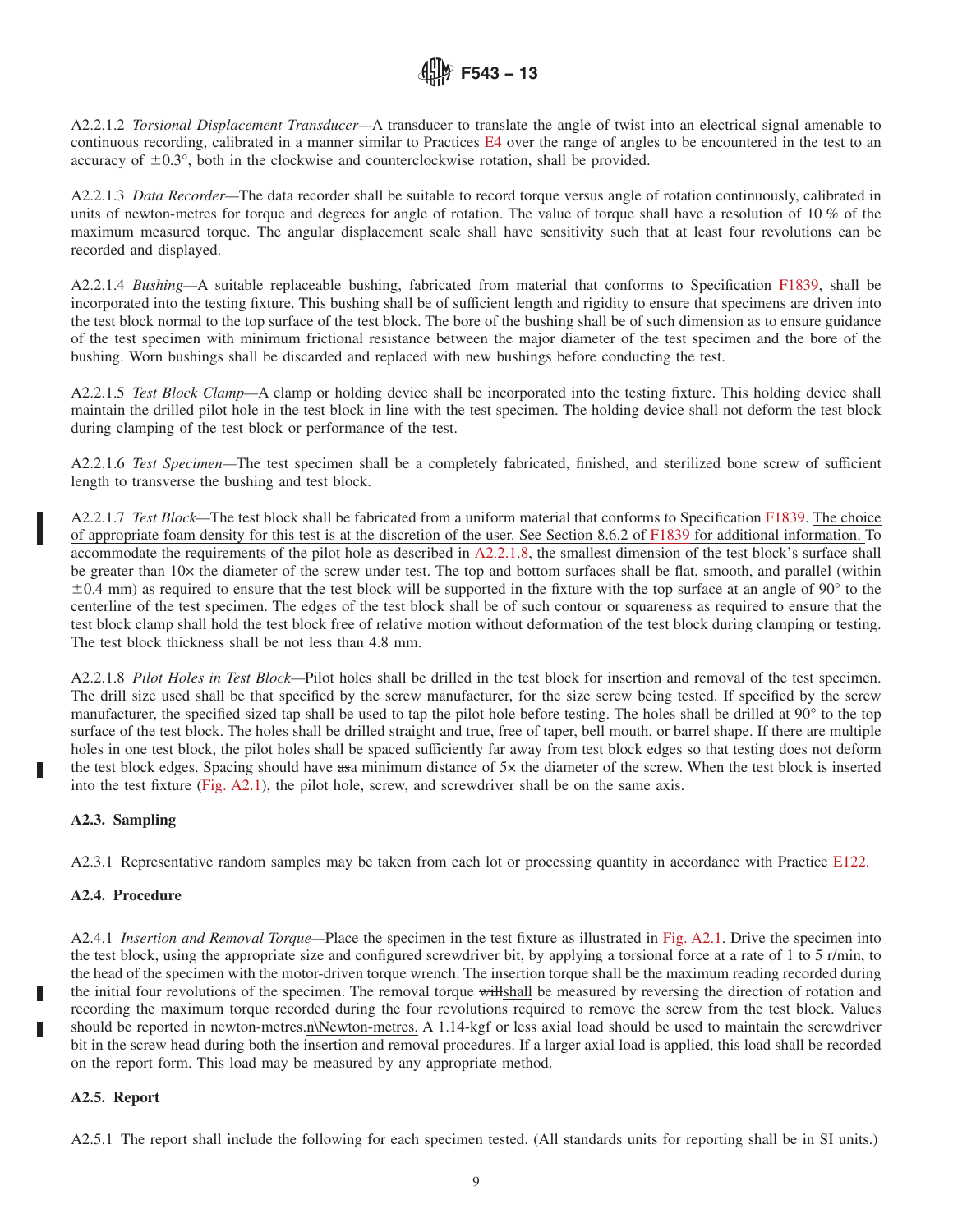A2.5.1.1 *Screw Identification—*Reference any applicable ASTM or ISO standard specification that may apply to the specimen. If specifications do not exist, provide head form, thread form, major and minor diameter, thread pitch, overall screw length, head and shank (unthreaded portion of the screw excluding the head) length, and type of screw point.

A2.5.1.2 Screw chemical composition.

A2.5.1.3 Surface finish.

A2.5.1.4 Insertion torque.

A2.5.1.4.1 Axial load required.

A2.5.1.4.2 Insertion depth (may be calculated or measured).

A2.5.1.4.3 Specification of whether the pilot holes were or were not pretapped, if so, specifications of the tap size, tap diameter, and tap depth.depth shall be reported.

A2.5.1.4.4 Insertion test speed if outside the range specified in A2.4.1.

A2.5.1.5 Removal torque.

П

A2.5.1.5.1 Axial load required.

A2.5.1.5.2 Insertion test speed if outside the range specified in A2.4.1.

A2.5.1.6 *Test Block Material Description—*Specification F1839 grade. For bushing material that does not conform to Specification F1839, provide

A2.5.1.6.1 Trade name.

A2.5.1.6.2 Composition.

A2.5.1.6.3 Density.

A2.5.1.6.4 Tensile strength.

A2.5.1.6.5 Compression strength.

A2.5.1.6.6 Shear strength.

## **A2.6. Precision and Bias**

A2.6.1 Data establishing the precision and accuracy to be expected from this test method have not yet been obtained.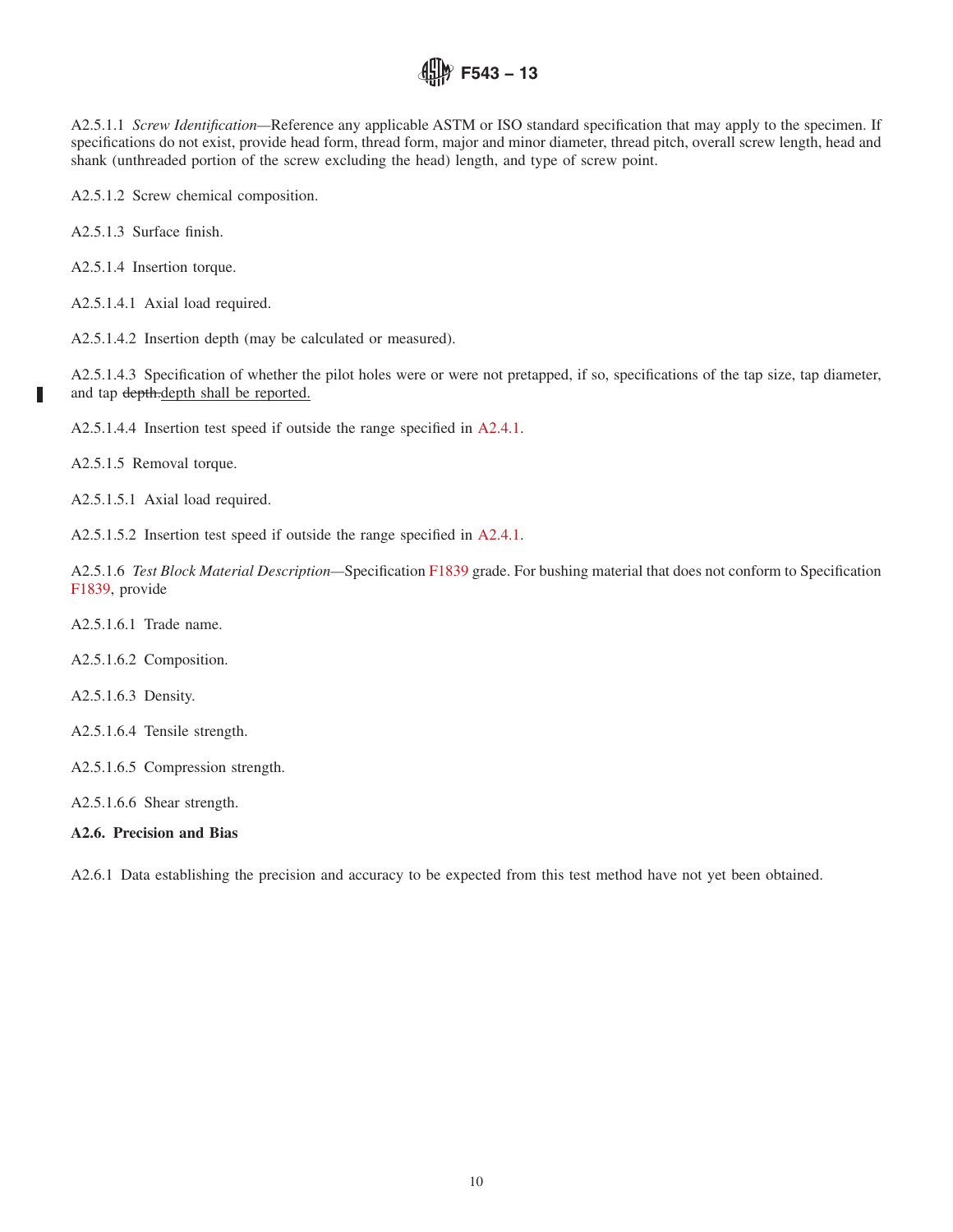

## **A3. TEST METHOD FOR DETERMINING THE AXIAL PULLOUT STRENGTH OF MEDICAL BONE SCREWS**

## **A3.1. Significance and Use**

A3.1.1 This test method is used to measure the axial tensile force required to fail or remove a bone screw from a defined material. The results obtained in this test method are not intended to predict the force required to remove the subject bone screw from human or animal bone. This test method is intended only to measure the uniformity of the products tested or to compare the strength of different products.

A3.1.2 This test method may not be appropriate for all types of implant applications. The user is cautioned to consider the appropriateness of the method in view of the materials being tested and their potential application.

## **A3.2. Apparatus**

A3.2.1 *Test Fixture*—Machines used for testing the axial pull out pullout strength of screws shall conform to the requirements of Practices E4. A suitable test fixture as shown in Fig. A3.1 may be used for testing. This fixture shall incorporate the test block material which conforms to Specification F1839, test block clamp, drill bushing, and bushing support depicted in the insertion torque test method, Annex A2. In addition to these requirements, the test block clamp and bushing support should be sufficiently rigid such that deflection under the required loading conditions is negligible. The test block clamp should have a minimum grip span of five times the major diameter of the bone screw with the screw centered between the grips. The grip span should be consistent throughout testing.

A3.2.2 *Test Block—*The test block shall be fabricated from a uniform material that conforms to Specification F1839. The choice of appropriate foam density for this test is at the discretion of the user. See Section 8.6.2 of F1839 for additional information. The top and bottom surfaces shall be flat, smooth, and parallel (within  $\pm 0.4$  mm) as required to ensure that the test block will be supported in the fixture with the top surface at an angle of 90° to the centerline of the test specimen. The edges of the test block shall be of such contour or squareness as required to ensure that the test block clamp shall hold the test block free of relative motion without deformation of the test block during clamping or testing. The test block thickness shall be not less than 20 mm.

A3.2.3 *Data Acquisition Device—*The data recorder shall be suitable to continuously record load versus load fixture displacement.

A3.2.4 *Load Frame—*Machines used for testing shall conform to the requirements of Practices E4. The loads used for the test method shall be within the loading range of the test machine as defined in Practices E4.

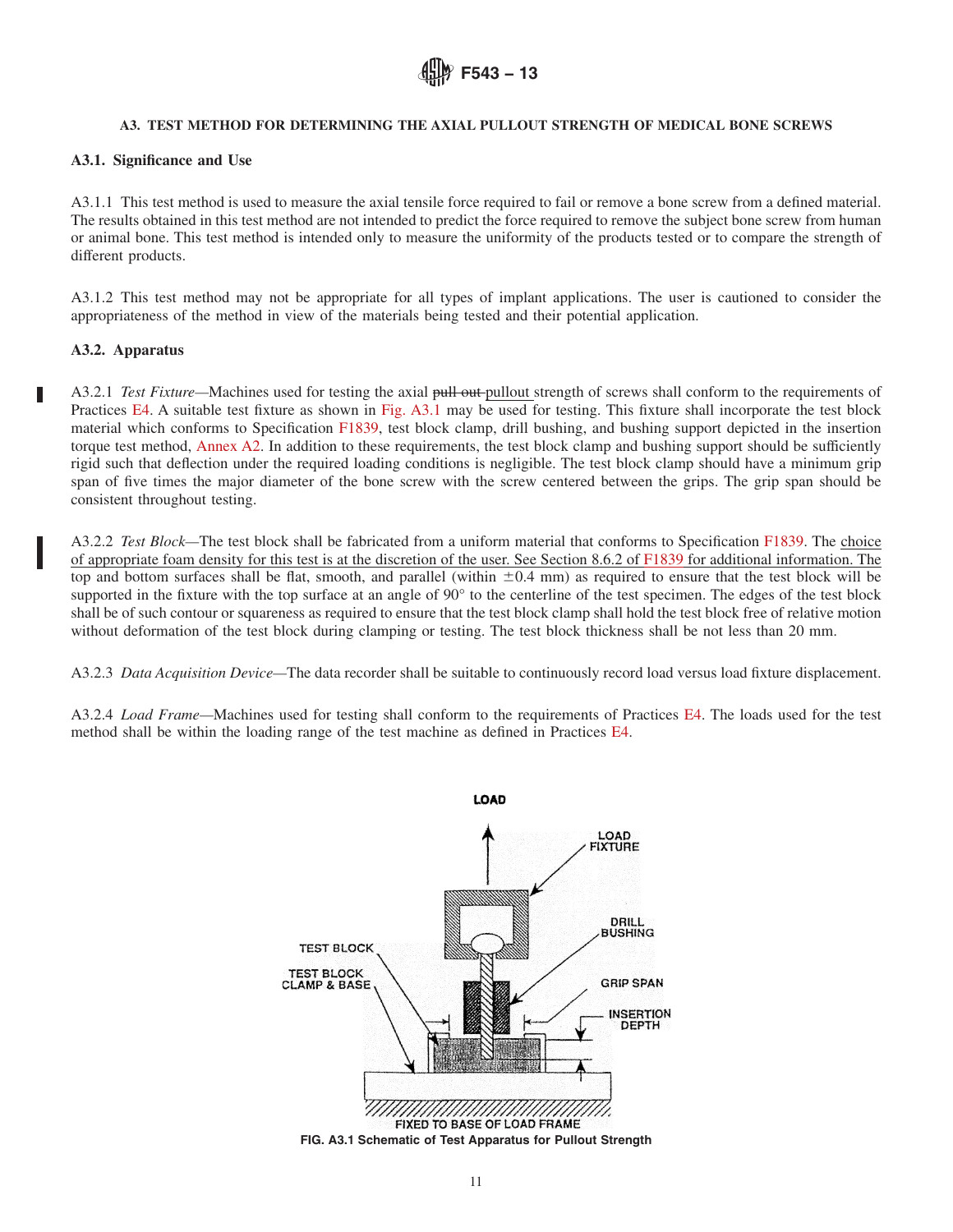

A3.2.5 *Load Fixture—*A suitable fixture shall be used to place a tensile load on the bone screw. The load shall be transferred through the head of the screw and should be aligned with the screw's longitudinal axis. The fixture shall have a slot to capture the head of the screw without contact being made with the screw's shaft. To ensure proper alignment, the slot shall have a spherical recess into which the screw head can be seated directly under the applied load.

## **A3.3. Sampling, Test Specimens, and Test Units**

A3.3.1 All test components shall be representative of implant quality products.

# **A3.4. Procedure**

A3.4.1 *Insertion of the Test Specimen—*The bone screws shall be inserted into the standard material in accordance with the insertion torque test method, Annex A2. The screws shall be inserted at a rate of 3 r/min to a depth of 20 mm. For fully threaded screws with threaded lengths less than 20 mm, the insertion depth should be 60 % of the threaded length of the screw. Partially threaded bone screws should have all threads inserted into the standard material.

A3.4.2 *Axial Pullout Strength of the Test Specimen—*The test block and test block clamp depicted in Annex A2 shall be fixed to the base of the load frame so that the longitudinal axis of the screw is aligned with the direction of the applied load. The screw's head shall be placed in the slot of the load fixture and seated in the spherical recess. The load fixture shall then be attached to the load frame. A tensile load shall be applied to the test specimen at a rate of 5 mm/min until the screw fails or releases from the test block. Load (newtons) versus load fixture displacement (millimetres) shall be recorded on a data acquisition device, noting the maximum load applied and the mode of failure (screw shaft, screw threads, or material failure).

## **A3.5. Calculation or Interpretation of Results**

A3.5.1 *Axial Pullout Strength—*Determine the axial pullout strength (newtons) (in Newtons) of the test specimen from the load-displacement curve. The maximum load is reached during the test method.

## **A3.6. Report**

A3.6.1 Report the following information:

A3.6.1.1 *Screw Identification—*Reference any applicable ASTM or ISO standard specification that may apply to the specimen. If specifications do not exist, provide head form, thread form, helix angle, major and minor diameter, thread pitch, overall screw length, head and shank length, length of threaded portion of shank for partially threaded screws, and type of screw point.

A3.6.1.2 Screw chemical composition.

A3.6.1.3 Surface finish.

A3.6.1.4 Axial pullout strength (as defined in 3.1.1).

A3.6.1.5 Grip span.

A3.6.1.6 Insertion depth.

A3.6.1.7 Test block thickness.

A3.6.1.8 Mode of failure.

A3.6.1.9 *Test Block Material Description—*Specification F1839 grade or density. For materials that do not conform to F1839, provide the following information and the appropriate test methods used to determine the properties of the test block material:

A3.6.1.9.1 Trade name,

A3.6.1.9.2 Composition,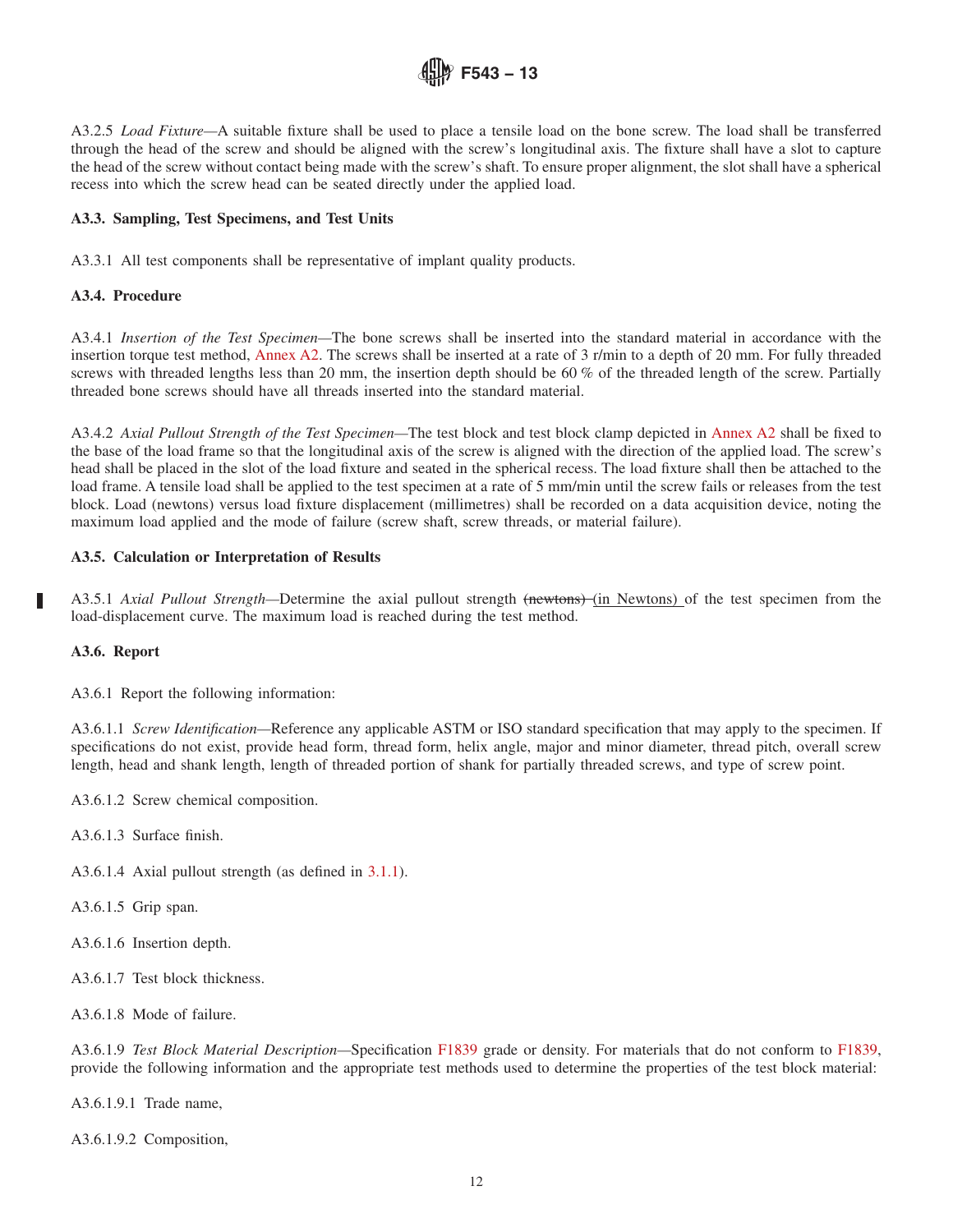A3.6.1.9.3 Density,

A3.6.1.9.4 Tensile strength,

A3.6.1.9.5 Compression strength, and

A3.6.1.9.6 Shear strength.

# **A3.7. Precision and Bias**

A3.7.1 Data establishing the precision and accuracy to be expected from this test method have not yet been obtained.

## **A4. TEST METHOD FOR DETERMINING THE SELF-TAPPING PERFORMANCE OF SELF-TAPPING MEDICAL BONE SCREWS**

## **A4.1 Significance and Use**

A4.1.1 This test method is used to determine the axial compression load (force) required to engage the self-tapping feature of self-tapping medical bone screws into a standard material. The results obtained in this test method bear no direct correlation to the axial force required to insert the subject bone screw in human or animal bone. This test method is used only to measure uniformity of the product tested or to compare the performance of different, yet similarly sized, products. This test method is not applicable to "self-drilling" or "self-drilling/self-tapping" styles of medical bone screws.

# **A4.2 Apparatus**

П

A4.2.1 *Testing Apparatus—*A schematic for the axial self-tapping force test apparatus is illustrated in Fig. A4.1. The apparatus shall provide a variable speed motor capable of continuously driving a spindle. The spindle shall be capable of a continuous rotation as well as axial translation to allow variable force on the test specimen. The apparatus and spindle shall be sufficiently rigid to neither deflect nor deform under the conditions of loading encountered during the test. The apparatus shall incorporate a test block clamp for purposespurpose of rigidly fixing a test block. The apparatus shall be capable of continuously monitoring and recording the force, torque, and axial displacement of the specimen. The apparatus shall be calibrated for the range of forces, torques, and linear displacements used in the determination.



**FIG. A4.1 Schematic of Test Apparatus for Determination of Self-Tapping Force**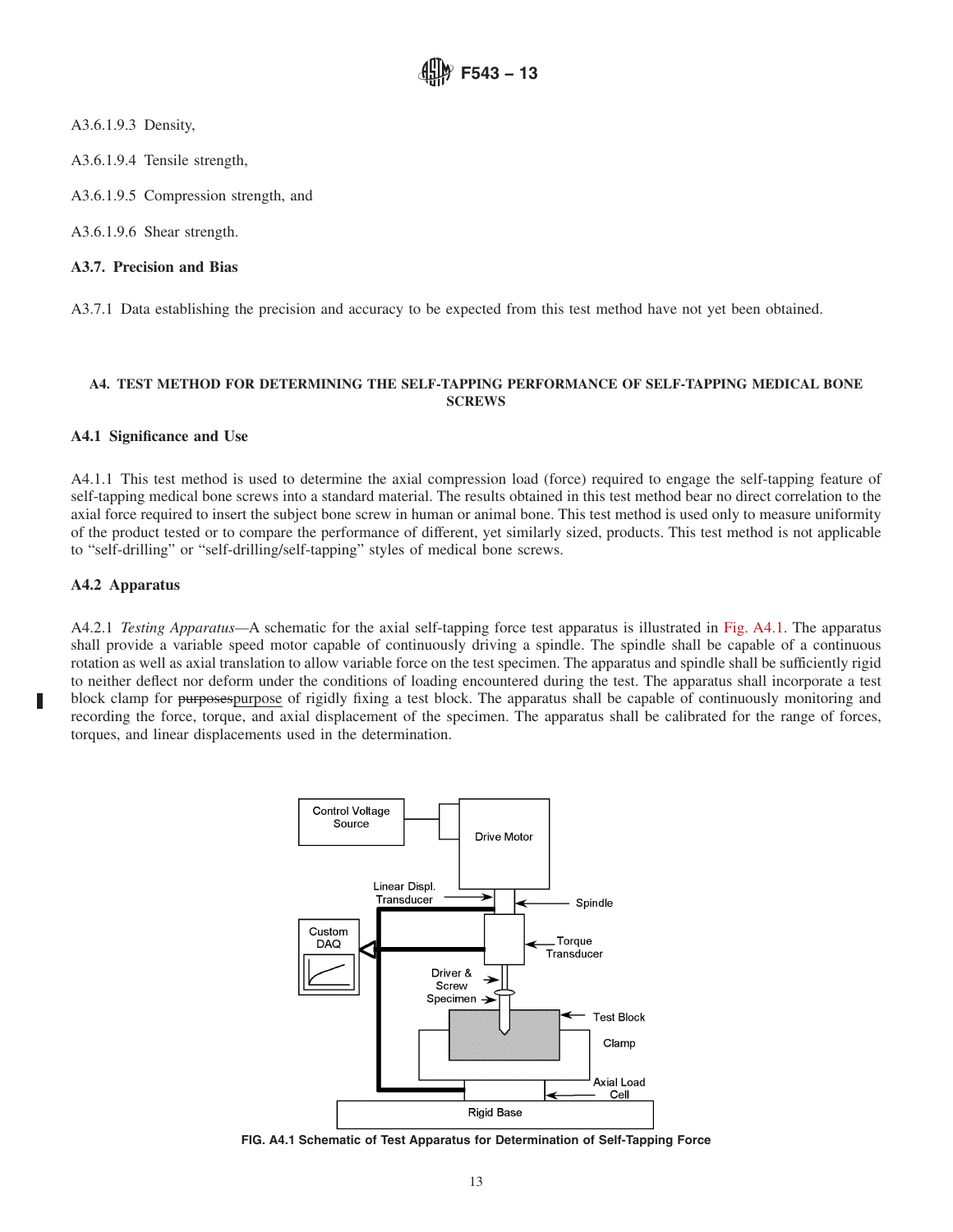A4.2.2 *Compression Load Cell—*A transducer to translate the applied axial force into an electrical signal suitable for continuous recording and calibrated over the range of forces to be encountered in the test method, shall be provided. The load cell should have an accuracy of 0.5 % of full-scale output and allow measurement resolution of  $\pm 1.0$  N.

A4.2.3 *Torque Transducer—*A transducer to translate the applied torque into an electrical signal suitable for continuous recording and calibrated over the range of torques, both in clockwise and counterclockwise rotation, to be encountered in the test method, shall be provided. The torque transducer should have an accuracy of 0.5 % of full-scale output and allow measurement resolution of  $\pm 0.10$  N-m.

Note A4.1—A combination compressive load and torque transducer is suitable for this application provided the transducer meets the specifications detailed in A4.2.2 and A4.2.3.

A4.2.4 *Linear Displacement Transducer—*A transducer to translate the axial displacement of the test apparatus' spindle into an electrical signal suitable for continuous recording and calibrated over the range of displacements to be encountered in the test method, shall be provided. The displacement transducer should have an accuracy of 1 % of full scale and allow a measurement resolution of  $\pm 0.5$  mm.

A4.2.5 *Test Block Clamp—*A clamp or holding device shall be incorporated into the testing fixture. This holding device shall maintain the drilled pilot hole in the test block in line with the test specimen. The holding device shall be sufficiently rigid to neither deflect nor deform under the conditions of loading encountered during the test and yet not deform the test block during clamping of the test block or performance of the test.

A4.2.6 *Test Block—*The test block shall be fabricated from a uniform material that conforms to Specification F1839. The top and bottom surfaces shall be flat, smooth, and parallel (within 0.4 mm) as required to ensure that the test block will be supported in the fixture with the top surface at an angle of 90° to the centerline of the test specimen. The edges of the test block shall be of such contour or squareness as required to ensure that the test block clamp shall hold the test block free of relative motion without deformation of the test block during clamping or testing. The test block thickness shall be not less than 25 mm.

A4.2.7 *Pilot Holes in Test Block—*Pilot holes shall be drilled in the test block for insertion and removal of the test specimen. The drill size used shall be that specified by the screw manufacturer for the size screw being tested. The holes shall be drilled at 90° to the top surface of the test block. The holes shall be drilled straight and true, free of taper, bell mouth, or barrel shape. The holes should be drilled completely through the test block and all particulate debris removed prior to inserting the test specimen. If there are multiple holes in one test block, the pilot holes shall be spaced sufficiently far away from test block edges so that testing does not deform test block edges. Spacing should have a minimum distance as recommended in A2.2.1.8. When the test block is inserted into the test fixture (Fig. A4.1), the pilot hole, screw, and screwdriver shall be on the same axis.

A4.2.8 *Test Specimen—*The test specimen shall be a completely fabricated and finished bone screw of sufficient length to allow completion of the test.

A4.2.9 *Recorder—*The data recorder shall be suitable to record continuously, at a minimum rate of 10 Hz, axial compression force, torque, and axial spindle displacement. The recorder shall be capable of recording two *Y* axes simultaneously (force and torque to *Y* Axis 1 and displacement to *Y* Axis 2) versus time (*X* axis), calibrated in units of Newtons for force, Newton-metres for torque, and millimetres for displacement. The value of force and torque should have a resolution of 0.5 % of full-scale output and sensitivity so as to enable an accurate recording capability of a minimum of 1.0 N and 0.10 N-m, respectively. The value of torque shall have a resolution of 0.5 % of full-scale output. The linear displacement scale should have a minimum sensitivity so as to enable an accurate recording capability for 0.5 mm.

A4.2.10 *Test Speed—*The torsional force shall be applied at a constant rate of 30 r/min. The axial compression force shall be applied at a constant rate of approximately 2 N/s. The torsional test speed has been selected to represent the clinical situation of hand-driven screws. The axial load rate has been selected to allow easy identification and reaction to the unique self-tap events on the data output recorder. Other test speeds and load rates can be used provided they are justified and reported. All comparative tests shall be performed at the same test speeds.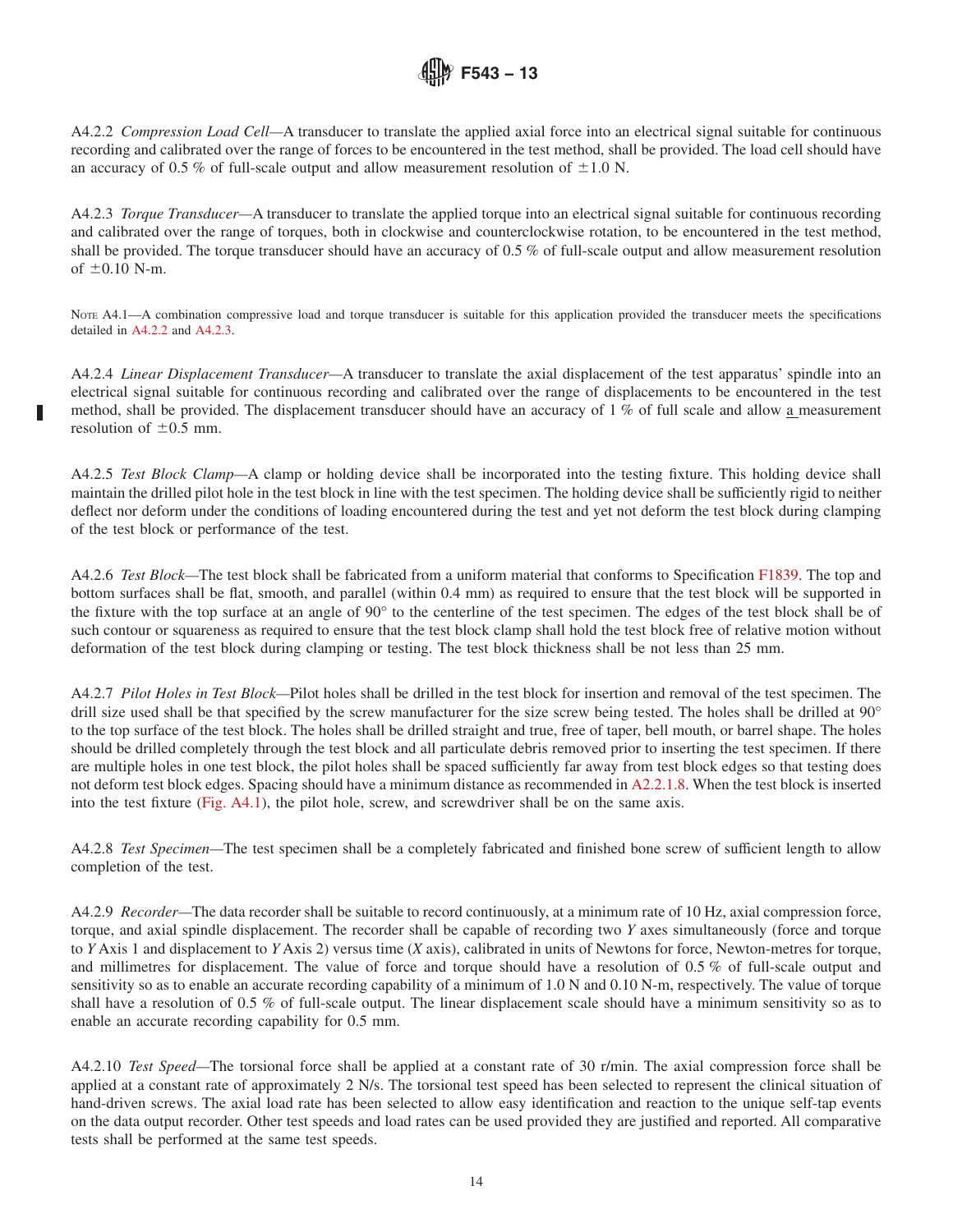# **A4.3 Sampling**

A4.3.1 Representative random samples may be taken from each lot or processing quantity in accordance with Practice E122.

## **A4.4 Procedure**

A4.4.1 *Self-Tapping Force—*The pre-drilled test block is rigidly fixed in the test block clamp device shown in Fig. A1.1. The appropriate-sized screwdriver ("driver") is inserted into the spindle and the alignment of the pilot hole with the driver is verified. The self-tapping bone screw specimen is then pre-assembled ("loaded") onto the driver. The specimen/driver assembly is then lowered via the spindle into the pilot hole and the axial displacement of the spindle adjusted to achieve a maximum preload of 1.0 N to maintain screw-to-screwdriver engagement.

A4.4.2 The specimen is then driven by the test apparatus at a constant rotational rate of 30  $r/m$ in.revolutions/minute. The axial force, torque, and displacement channels on the data recorder are monitored simultaneously while the axial force is increased at a rate of approximately 2.0 N/s ( $\pm$  1.0 N/s). The axial compression force will shall continue to be increased until the self-tapping features of the screw engage the test block as indicated by a marked increase in torque and axial displacement are notedobserved as shown in Fig. A4.2.

A4.4.3 This unique combination signifies the engagement of the self-tapping features of the bone screw into the test material and the onset of "self-tap." At this moment, the increase in axial force should be discontinued and the load level at which self-tap was first noted maintained (that is, "load and hold") while simultaneously monitoring the specimen to ensure the continued self-advance into the test block as noted by the continually increasing torque and axial displacement. (Note that in some instances the axial force may decrease at the onset of self-tap, as shown in Fig. A4.2, indicating self-advancement of the specimen into the test block without the need for continuous, applied force. Thus, during this phase of the test, the axial force serves only to maintain driver-to-screw engagement.)

A4.4.4 A total of five complete revolutions should be achieved after the onset of self-tap to be considered a valid specimen. The maximum axial force achieved at the onset of self-tap shall be reported as the "self-tap force." Values should be reported in Newtons. On occasion, the specimen will self-tap and then cease advancement into the test block ("stall" or "strip") within the first five revolutions, as indicated by a rapid loss of torsional resistance and an unchanging ("flatlined") axial displacement. When a specimen stalls, the resumption of the increase in axial force at a rate of 2.0 N/s ( $\pm$ 1.0 N/s) is acceptable to once again achieve self-tap provided: (*1*) the secondary, maximum axial force is reported as the "self-tap force"; (*2*) the specimen completes five revolutions after the secondary self-tap; and (*3*) the specimen is indicated as "stalled" or "stripped" in the Comments section of the test report. Any specimen that stalls more than once shall be considered invalid.

## **A4.5 Report**

A4.5.1 Report the following information for each specimen tested (all standard units for reporting shall be in SI units):

A4.5.1.1 *Screw Identification—*Reference any applicable ASTM or ISO specification that may apply to the specimen. If specifications do not exist, provide head form, thread form, major and minor diameter, thread pitch, overall screw length, head and shank (unthreaded portion of the screw excluding the head) length, and type of screw point.



**FIG. A4.2 Typical Test Method Output**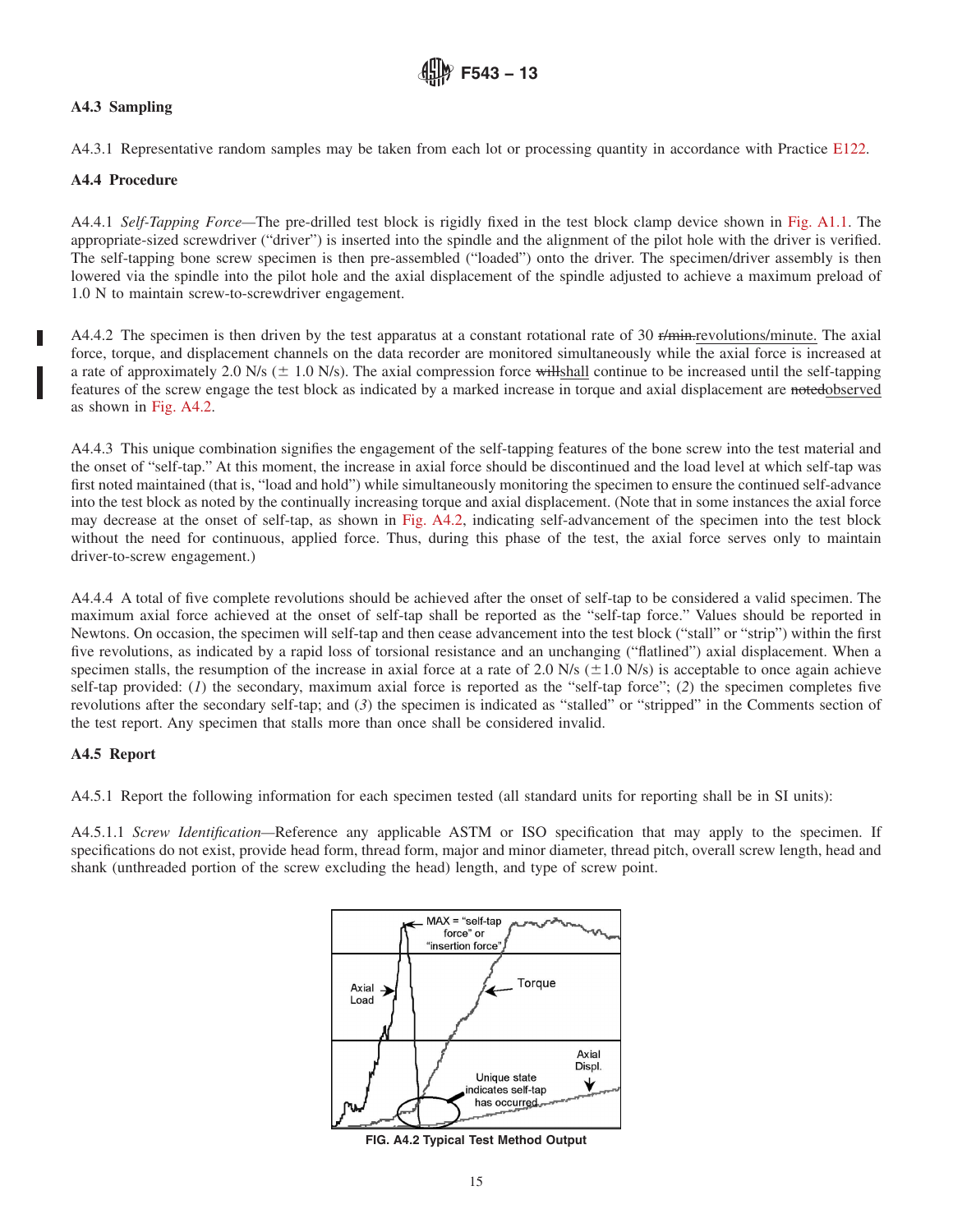A4.5.1.2 Screw chemical composition.

- A4.5.1.3 Ultimate tensile strength.
- A4.5.1.4 Surface finish.
- A4.5.1.5 Self-tap force.

A4.5.1.6 Comments regarding unique testing conditions or specimen occurrences.

A4.5.1.7 Insertion test speed if outside the range specified.

A4.5.1.8 *Test Block Material Description—*Specification Test Block Material Description—Specification F1839 grade. (Note that Specification F1839 is intended to simulate cancellous bone. However, self-tapping screws must penetrate cortical bone as well. Therefore, alternative material(s) may be used to challenge the test specimens provided a material choice justification is included in the test report.) For material that does not conform to Specification F1839, provide:

- *(1)* Trade name.
- *(2)* Composition.
- *(3)* Density.

П

- *(4)* Tensile strength.
- *(5)* Compression strength.
- *(6)* Shear strength.

## **A4.6 Precision and Bias**

A4.6.1 Data establishing the precision and accuracies to be expected from this test method will be obtained within five years.

## **A5. SPECIFICATIONS FOR HA AND HB METALLIC MEDICAL BONE SCREWS**

## **A5.1 Screw Classification**

A5.1.1 There are a large variety of medical bone screws currently in use. They may be classified by the definitions provided in Section 3. This specification includes the following types of screws with a solid head and a solid core:

A5.1.1.1 *Type HA—*Shallow, asymmetrical buttress thread, deep screw head, and spherical undersurface of head.

A5.1.1.2 *Type HB—*Deep, asymmetrical buttress thread, shallow screw head, and spherical undersurface of head.

## **A5.2 Screw and Thread Form Dimensions**

A5.2.1 There are many types of metallic bone screw designs available, so a complete list of dimensions and tolerances for all screws covered by this specification is unfeasible. This specification specifies dimensions and tolerances for two types of screws that are classified in 4.1. Screws conforming to this specification, and designated with either the HA or HB classification shall be fabricated in accordance with the dimensions and tolerances in this Annex in accordance with the following requirements.

A5.2.1.1 *Type HA:*

- *(1) Screw Dimensions—*The dimensions of HA screws are given in Table A5.1 and Fig. A5.1.
- *(2) Screw Thread—*The dimensions of the threads of HA screws are given in Table A5.2 and Fig. A5.2.

A5.2.1.2 *Type HB:*

Ш

- *(1) Screw Dimensions—TheDimensions*—The dimensions of HB screws are given in Table A5.3 and Fig. A5.3.
- *(2) Screw Thread—*The dimensions of the threads of HB screws are given in Table A5.4 and Fig. A5.4.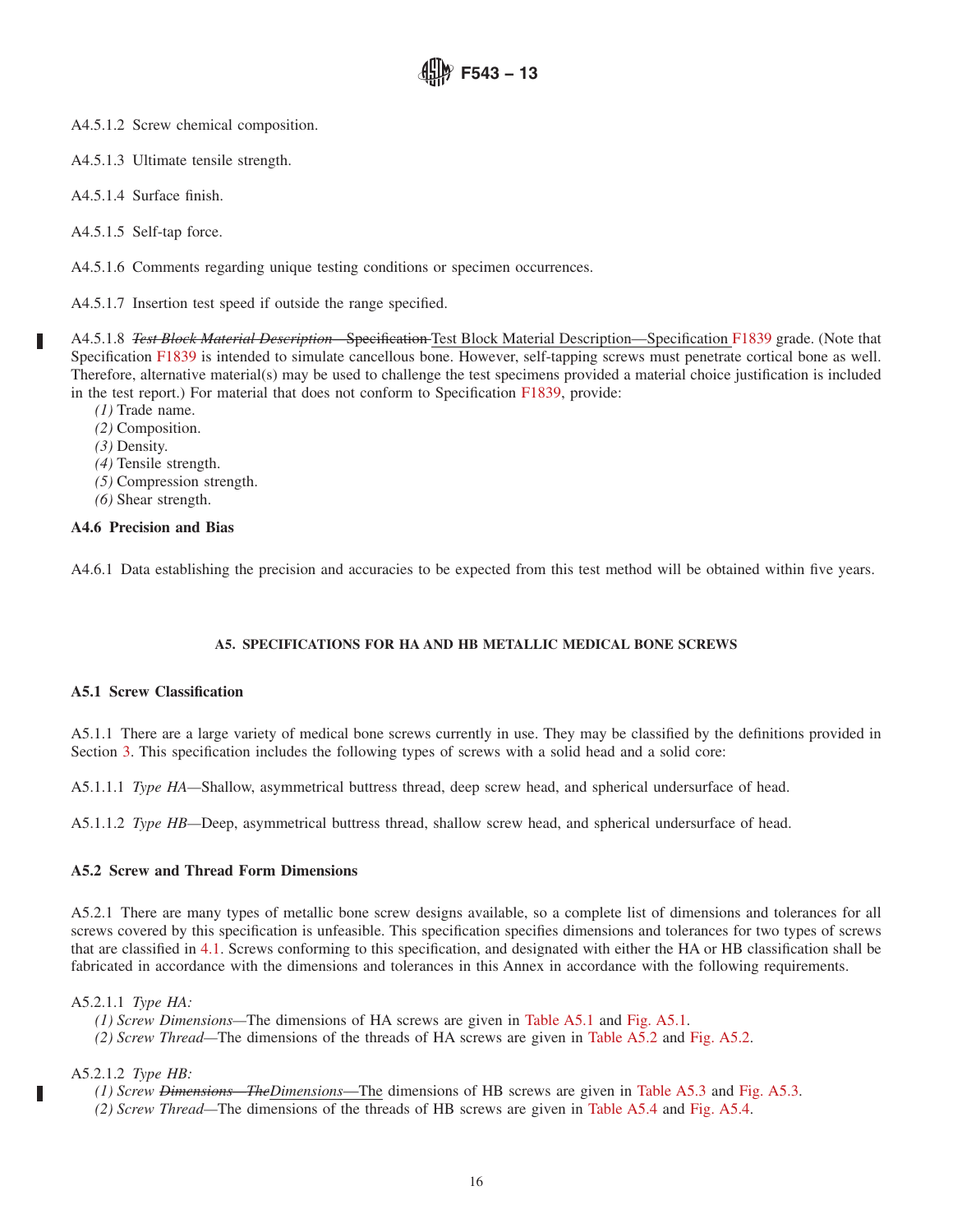### **A5.3 Drive Connections**

A5.3.1 Screws conforming to this specification, and designated with either the HA or HB classification shall be fabricated with the following drive connections in accordance with the dimensions and tolerances found in Annex A7.

A5.3.1.1 *Type HA—*Hexagonal recess for accepting the Specification F116 Type IV—Hexagonal bit.

A5.3.1.2 *Type HB—*Hexagonal recess for accepting the Specification F116 Type IV—Hexagonal bit.

#### **A5.4 Performance Requirements**

A5.4.1 Screws that meet the dimensional requirements of the HA andor HB screws in A5.2 shall also meet the following mechanical performance requirements.

#### A5.4.1.1 *Maximum Torque:*

*(1)* A minimum of five screws for a particular type and size shall be tested in accordance with the test methods described in Annex A1, with five threads exposed in the gage length.

*(2)* The maximum torque of all screws within the sample of screws from a particular type and size of screw shall meet or exceed the requirements provided in Table A5.5.

### A5.4.1.2 *Breaking Angle:*

*(1)* A minimum of five screws for a particular type and size shall be tested in accordance with the methods described in Annex A1, with five threads exposed in the gage length.

*(2)* The breaking angle of all screws within the sample of screws from a particular type and size of screw shall meet or exceed the requirements provided in Table A5.5.

| Screw Type and Size |      | Head Diameter, d <sub>2</sub> | Head Height, k |       | Bottom Head Radius,<br>$r_{1}$ | Top Head Radius, r <sub>2</sub> | Tip Radius, $r_3$ | Screwdriver<br>Size <sup>A</sup> |
|---------------------|------|-------------------------------|----------------|-------|--------------------------------|---------------------------------|-------------------|----------------------------------|
| HA 1.5              | 3.00 | $+0.00$<br>$-0.10$            | 1.6            | 1.750 | $+0.000$<br>$-0.075$           | 1.5                             | 0.3               | 1.5                              |
| HA 2.0              | 4.00 | $+0.00$<br>$-0.10$            | 1.9            | 2.250 | $+0.000$<br>$-0.075$           | 2.0                             | 0.4               | 1.5                              |
| <b>HA 2.7</b>       | 5.00 | $+0.00$<br>$-0.15$            | 2.3            | 2.750 | $+0.000$<br>$-0.075$           | 2.5                             | 0.4               | 2.5                              |
| HA 3.5              | 6.00 | $+0.00$<br>$-0.15$            | 2.6            | 3.250 | $+0.000$<br>$-0.075$           | 2.5                             | 1.0               | 2.5                              |
| HA 4.0              | 6.00 | $+0.00$<br>$-0.15$            | 2.4            | 3.250 | $+0.000$<br>$-0.075$           | 2.5                             | 1.0               | 2.5                              |
| HA 4.5              | 8.00 | $+0.00$<br>$-0.15$            | 4.6            | 4.250 | $+0.000$<br>$-0.075$           | 2.5                             | 1.0               | 3.5                              |
| HA 5.0              | 8.00 | $+0.00$<br>$-0.15$            | 4.6            | 4.250 | $+0.000$<br>$-0.075$           | 2.5                             | 1.0               | 3.5                              |

### **TABLE A5.1 Dimensions for HA Screws** (Fig. A5.1)

<sup>A</sup> Type IV hexagonal screwdriver bit as specified in Specification F116.



**FIG. A5.1 Schematic of HA Screw Dimensions** (Table A5.1)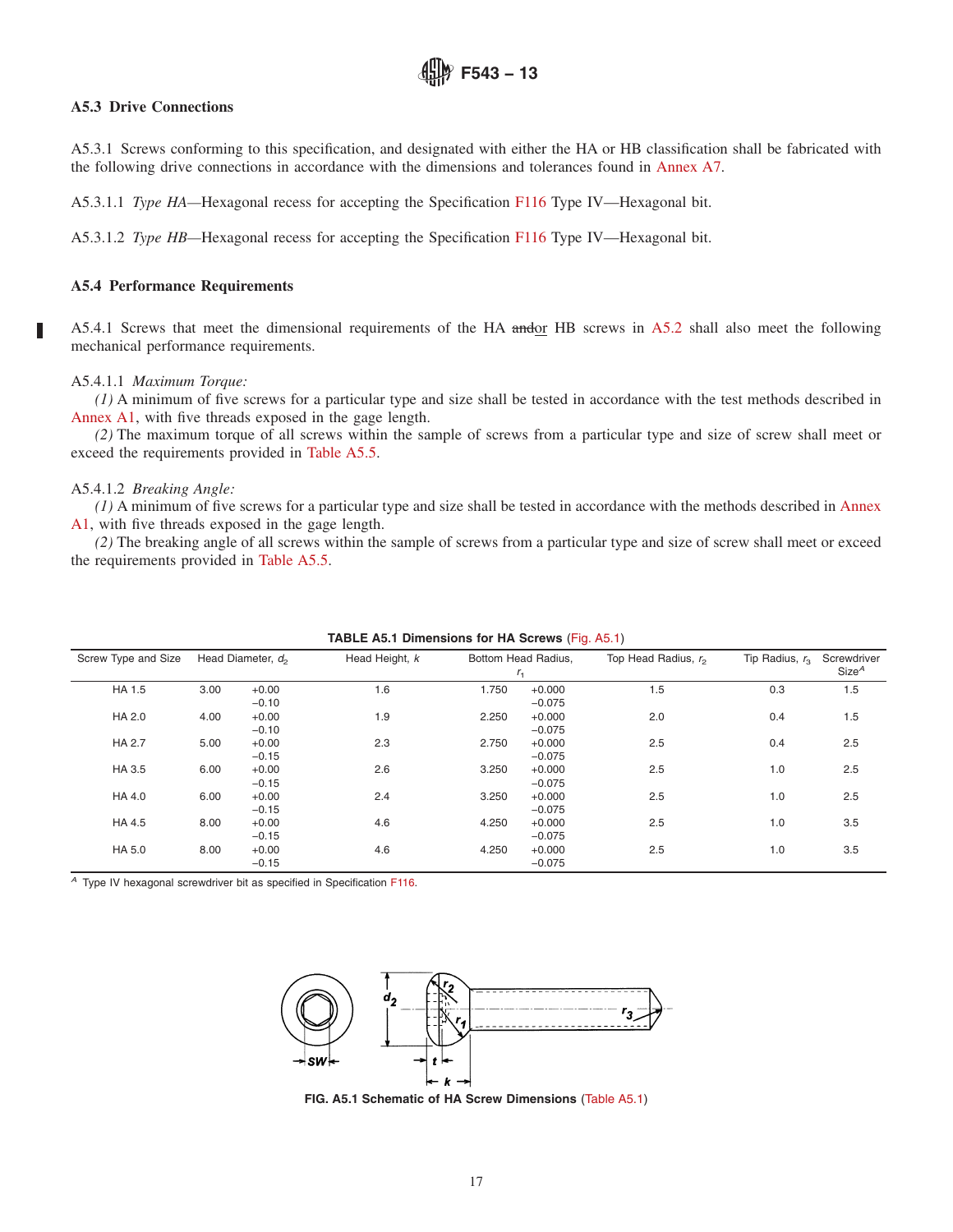| <b>Screw Type</b><br>and Size | Thread Diameter, d <sub>1</sub> |                    | Core Diameter, $d_5$ |                    | Crest Width, e | Thread Pitch,<br>P | Leading<br>Edge<br>Radius, $r_4$ | <b>Trailing Edge</b><br>Radius, $r5$ | Leading Edge<br>Angle, $\alpha$ | <b>Trailing Edge</b><br>Angle, $\beta$ |
|-------------------------------|---------------------------------|--------------------|----------------------|--------------------|----------------|--------------------|----------------------------------|--------------------------------------|---------------------------------|----------------------------------------|
| HA 1.5                        | 1.50                            | $+0.00$<br>$-0.15$ | 1.10                 | $+0.00$<br>$-0.10$ | 0.1            | 0.5                | 0.3                              | 0.1                                  | 35                              | 3                                      |
| HA 2.0                        | 2.00                            | $+0.00$<br>$-0.15$ | 1.30                 | $+0.00$<br>$-0.10$ | 0.1            | 0.6                | 0.4                              | 0.1                                  | 35                              | 3                                      |
| <b>HA 2.7</b>                 | 2.70                            | $+0.00$<br>$-0.15$ | 1.90                 | $+0.00$<br>$-0.15$ | 0.1            | 1.0                | 0.6                              | 0.2                                  | 35                              | 3                                      |
| HA 3.5                        | 3.50                            | $+0.00$<br>$-0.15$ | 2.40                 | $+0.00$<br>$-0.15$ | 0.1            | 1.25               | 0.8                              | 0.2                                  | 35                              | 3                                      |
| HA 4.0                        | 4.00                            | $+0.00$<br>$-0.15$ | 2.90                 | $+0.00$<br>$-0.15$ | 0.1            | 1.5                | 0.8                              | 0.2                                  | 35                              | 3                                      |
| HA4.5                         | 4.50                            | $+0.00$<br>$-0.15$ | 3.00                 | $+0.00$<br>$-0.15$ | 0.1            | 1.75               | 1.0                              | 0.3                                  | 35                              | 3                                      |
| HA 5.0                        | 5.00                            | $+0.00$<br>$-0.15$ | 3.50                 | $+0.00$<br>$-0.15$ | 0.1            | 1.75               | 1.0                              | 0.3                                  | 35                              | 3                                      |

**TABLE A5.2 Dimensions for HA Screw Thread** (Fig. A5.2)



**FIG. A5.2 Schematic of HA Screw Thread Dimensions** (Table A5.2)

| <b>TABLE A5.3 Dimensions for HB Screws (Fig. A5.3)</b> |  |  |  |
|--------------------------------------------------------|--|--|--|
|--------------------------------------------------------|--|--|--|

| Screw Type and<br>Size |      | Head Diameter, d <sub>2</sub> | Shaft Diameter, d |         | Head Height, k |       | Bottom Head Radius, r, | Top Head Radius, r <sub>2</sub> | Screwdriver Size <sup>A</sup> |
|------------------------|------|-------------------------------|-------------------|---------|----------------|-------|------------------------|---------------------------------|-------------------------------|
| HB 4.0                 | 6.00 | $+0.00$                       | 2.40              | $+0.00$ | 2.9            | 3.250 | $+0.000$               | 2.5                             | 2.5                           |
|                        |      | $-0.15$                       |                   | $-0.15$ |                |       | $-0.075$               |                                 |                               |
| HB 6.5                 | 8.00 | $+0.00$                       | 4.50              | $+0.00$ | 4.6            | 4.250 | $+0.000$               | 2.5                             | 3.5                           |
|                        |      | $-0.15$                       |                   | $-0.15$ |                |       | $-0.075$               |                                 |                               |

A Type IV hexagonal screwdriver bit as specified in Specification F116.



**FIG. A5.3 Schematic of HB Screw Dimensions** (Table A5.3)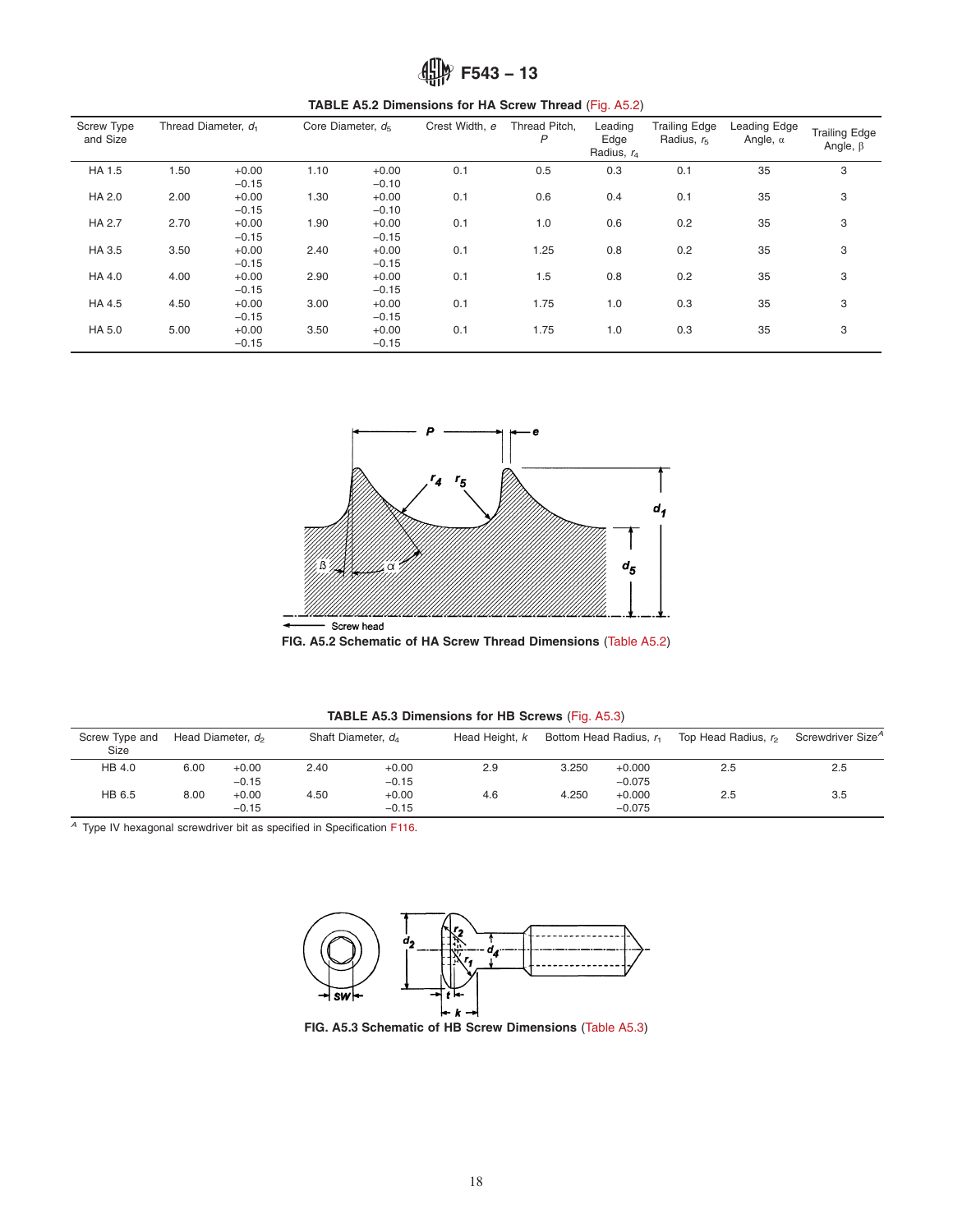

|                        | <b>INDEE AV.T DIMENSIONS TOF THE OCION THROW (FIG. AV.T)</b> |                     |                               |                    |     |      |                                                           |                                      |                        |                                        |
|------------------------|--------------------------------------------------------------|---------------------|-------------------------------|--------------------|-----|------|-----------------------------------------------------------|--------------------------------------|------------------------|----------------------------------------|
| Screw Type and<br>Size |                                                              | Thread Diameter, d. | Core Diameter, $d_{\epsilon}$ |                    |     |      | Crest Width, e Thread Pitch, P Leading Edge<br>Radius, r. | Trailing Edge<br>Radius, $r_{\rm s}$ | Leading<br>Edge Angle, | <b>Trailing Edge</b><br>Angle, $\beta$ |
|                        |                                                              |                     |                               |                    |     |      |                                                           |                                      | α                      |                                        |
| HB 4.0                 | 4.00                                                         | $+0.00$<br>$-0.15$  | 1.90                          | $+0.00$<br>$-0.15$ | 0.1 | 1.75 | 0.8                                                       | 0.3                                  | 25                     |                                        |
| HB 6.5                 | 6.50                                                         | $+0.00$<br>$-0.15$  | 3.00                          | $+0.00$<br>$-0.15$ | 0.2 | 2.75 | 1.2                                                       | 0.8                                  | 25                     | $\mathbf{b}$                           |

**TABLE A5.4 Dimensions for HB Screw Thread** (Fig. A5.4)



**FIG. A5.4 Schematic of HB Screw Thread Dimensions** (Table A5.4)

| <b>TABLE A5.5 Torsional Strength and Breaking Angle</b> |  |
|---------------------------------------------------------|--|
| <b>Requirements for HA and HB Screws</b>                |  |

| Type and Size   |                         | Minimum Acceptable Values   |
|-----------------|-------------------------|-----------------------------|
|                 | Torque, Nm <sup>+</sup> | Breaking Angle, °, with     |
|                 |                         | <b>Five Exposed Threads</b> |
| HA 1.5          | 0.2                     | 150                         |
| HA 2.0          | 0.35                    | 150                         |
| HA 2.7          | 1.0                     | 180                         |
| HA 3.5          | 2.3                     | 180                         |
| HA4             | 4.0                     | 180                         |
| HA 4.5          | 4.4                     | 180                         |
| HA <sub>5</sub> | 5.5                     | 180                         |
| HB <sub>4</sub> | 1.3                     | 90                          |
| HB 6.5          | 6.2                     | 90                          |

†Unit of measure was editorially corrected.

#### **A6. SPECIFICATIONS FOR HC AND HD METALLIC MEDICAL BONE SCREWS**

# **A6.1 Screw Classification**

П

A6.1.1 There are a large variety of medical bone screws currently in use. They may be classified by the definitions provided in Section 34. This specification includes the following types of screws with a solid head and a solid core:

A6.1.1.1 *Type HC—*Conical undersurface of head, symmetrical thread.

A6.1.1.2 *Type HD—*Conical undersurface of head, asymmetrical thread.

## **A6.2 Screw and Thread Form Dimensions**

A6.2.1 There are many types of metallic bone screw designs available, so a complete list of dimensions and tolerances for all screws covered by this specification is unfeasible. This specification specifies dimensions and tolerances for two types of screws that are classified in 4.1. Screws conforming to this specification, and designated with either the HC or HD classification shall be fabricated in accordance with the dimensions and tolerances in this Annex in accordance with the following requirements.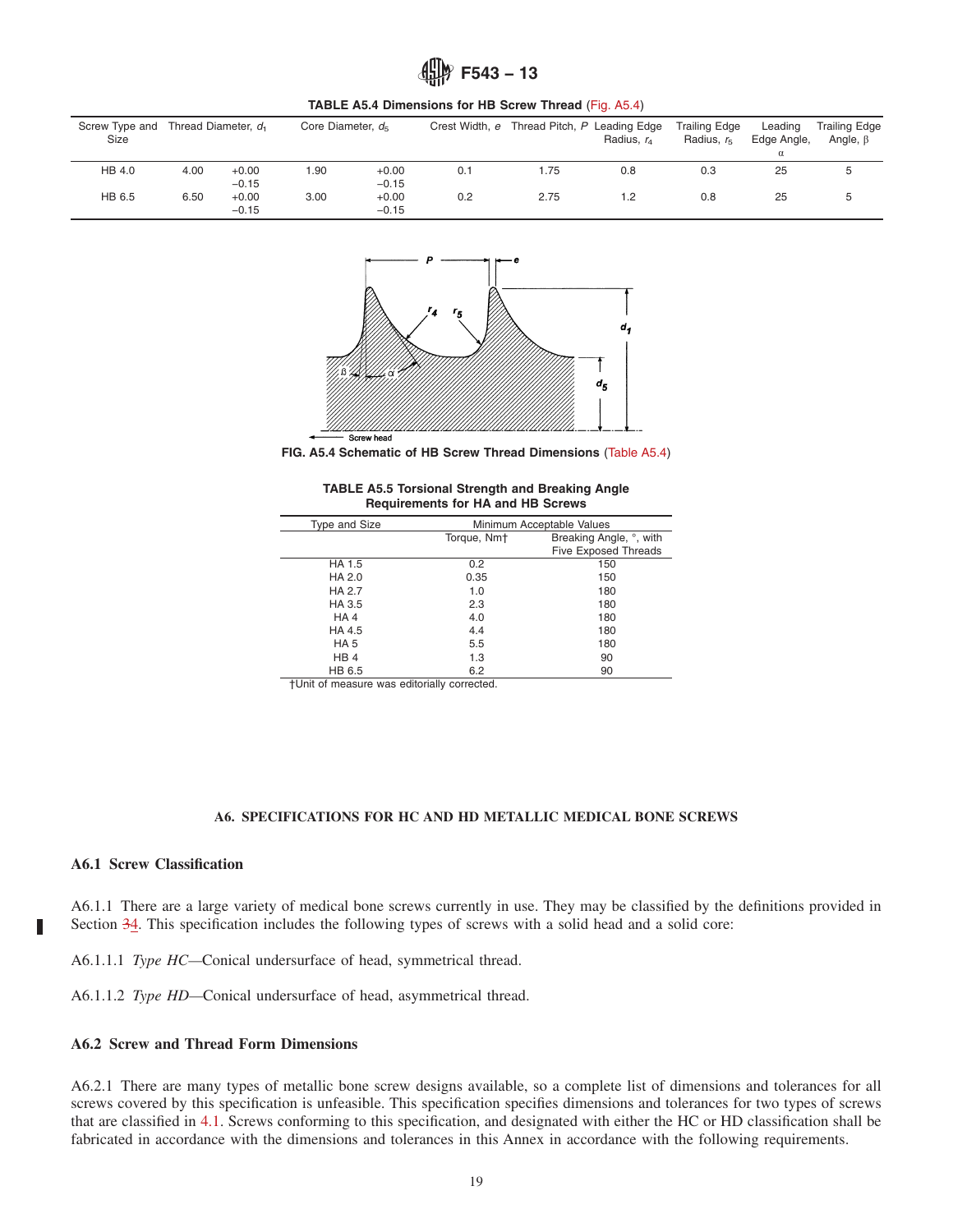A6.2.1.1 *Type HC:*

- *(1) Screw Dimensions—*The dimensions of HC screws are given in Table A6.1 and Fig. A6.1.
- *(2) Screw Thread—*The dimensions of the threads of HC screws are given in Table A6.2 and Fig. A6.2.

A6.2.1.2 *Type HD:*

- *(1) Screw Dimensions—*The dimensions of HD screws are given in Table A6.3 and Fig. A6.3.
- *(2) Screw Thread—*The dimensions of the threads of HD screws are given in Table A6.4 and Fig. A6.4.

## **A6.3 Drive Connections**

A6.3.1 Screws conforming to this specification, and designated with either the HC or HD classification shall be fabricated with the following drive connections in accordance with the dimensions and tolerances found in Annex A7.

A6.3.1.1 *Type HC:*

*(1)* Single-slot recess for accepting the Specification F116 Type I—single-slot bit.

*(2)* Cruciate recess for accepting the Specification F116 Type II—cruciate-slot bit.

*(3)* Combined cruciate-slot and cross-slot recess for accepting either the Specification F116 Type II—cruciate-slot or Type III—cross-slot (modified Phillips) bits.

A6.3.1.2 *Type HD—*Combined single-slot and cross-slot recess for accepting either the Specification F116 Type I—single-slot or Type III—cross-slot (modified Phillips) bits.

## **A6.4 Performance Requirements**

A6.4.1 Screws that meet the dimensional requirements of the HC or HD screws in A6.2 shall be tested to document the following mechanical performance characteristics.

A6.4.1.1 *Torsional strength—*A minimum of five screws for a particular type and size shall be tested in accordance with the methods described in Annex A1, with five threads exposed in the gage length.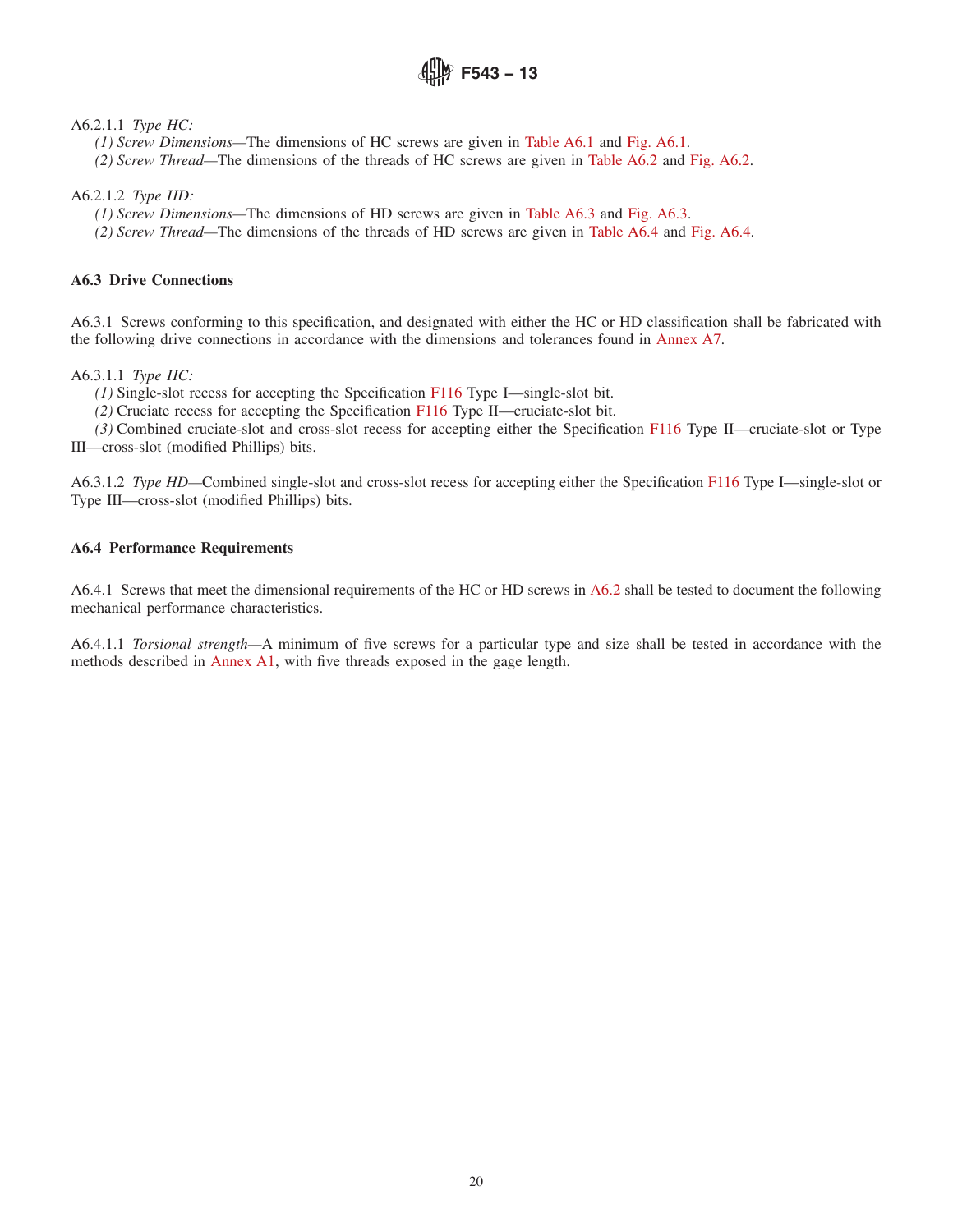A6.4.1.2 *Breaking angle—*A minimum of five screws for a particular type and size shall be tested in accordance with the methods described in Annex A1, with five threads exposed in the gage length.

|               | <b>TABLE A6.1 Dimensions for HC Screws (Fig. A6.1)</b> |              |           |            |                        |  |  |  |  |
|---------------|--------------------------------------------------------|--------------|-----------|------------|------------------------|--|--|--|--|
| <b>Screw</b>  | Shaft                                                  | Head         | Head      | Unthreaded | <b>Top Head</b>        |  |  |  |  |
| Type and      | Diameter,                                              | Diameter,    | Height,   | Length,    | Radius, r <sub>2</sub> |  |  |  |  |
| Size          | d,                                                     | d,           | h         | X          |                        |  |  |  |  |
| HC 2.9        | 2.9                                                    | $4.62 - 6.1$ | $1.5 - 2$ | 16         | 5                      |  |  |  |  |
| HC 3.5        | 3.5                                                    | $5.8 - 6.5$  | $1.5 - 2$ | 1.6        | 6.35                   |  |  |  |  |
| HC 3.9        | 3.9                                                    | $5.8 - 6.5$  | $1.5 - 2$ | 1.6        | 6.35                   |  |  |  |  |
| <b>HC 4.2</b> | 42                                                     | $5.8 - 6.5$  | $15 - 2$  | 1.6        | 6.35                   |  |  |  |  |





**FIG. A6.1 Schematic of HC Screw Dimensions** (Table A6.1)

|  | TABLE A6.2 Dimensions for HC Screw Thread (Fig. A6.2) |  |  |  |  |  |
|--|-------------------------------------------------------|--|--|--|--|--|
|--|-------------------------------------------------------|--|--|--|--|--|

| <b>Screw Type</b> | Thread Diameter, | Core Diameter, Thread Pitch, |      | C              |
|-------------------|------------------|------------------------------|------|----------------|
| and Size          | d.               | $d_{\mathsf{F}}$             |      | max            |
| HC <sub>2.9</sub> | $2.79 - 2.90$    | $2.03 - 2.18$                | 1.06 | 0.1            |
| HC 3.5            | $3.43 - 3.53$    | $2.51 - 2.64$                | 1 27 | 0.1            |
| HC 3.9            | $3.78 - 3.91$    | $2.77 - 2.92$                | 1 27 | 0.1            |
| HC <sub>42</sub>  | $409 - 422$      | $2.95 - 3.25$                | 1 27 | 0 <sub>1</sub> |



**FIG. A6.2 Schematic of HC Screw Thread Dimensions** (Table A6.2)

#### **A7. SPECIFICATIONS FOR METALLIC BONE SCREW DRIVE CONNECTIONS**

## **A7.1. Scope**

A7.1.1 This annex specifies the requirements for a variety of drive connections that can be implemented in metallic medical bone screws. The screw's drive connection supplies the interconnection that is typically used in orthopedic surgery for inserting and removing bone screws.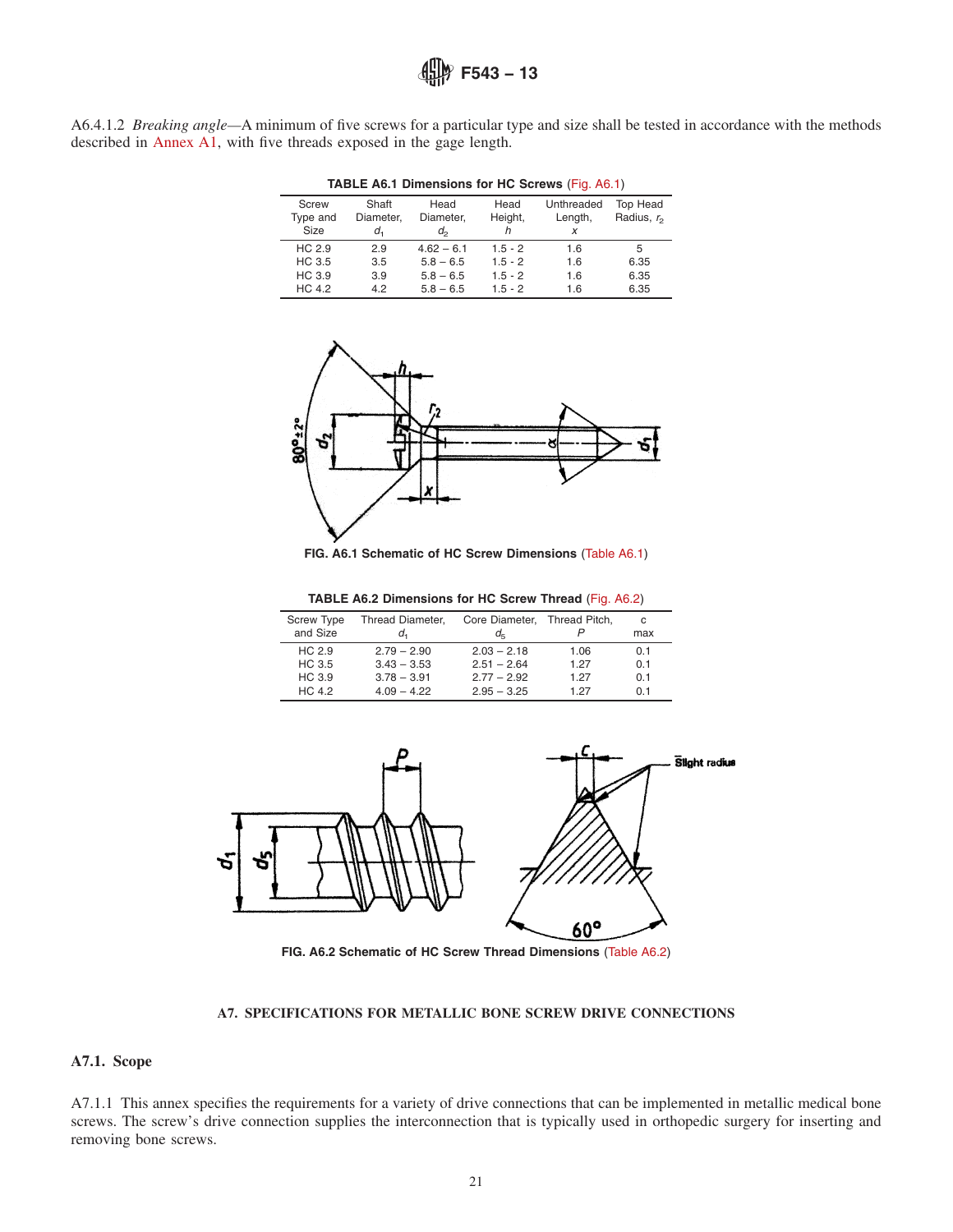**TABLE A6.3 Dimensions for HD Screws** (Fig. A6.3)

| <b>Screw Type</b><br>and Size | Shaft<br>Diameter, | Head Diameter, Head Height, Unthreaded Head Top<br>$d_{2}$ | н           | Lenath. | Radius. |
|-------------------------------|--------------------|------------------------------------------------------------|-------------|---------|---------|
|                               | d.                 |                                                            |             |         |         |
| HD 4.0                        | 4.0                | $6.75 - 7.35$                                              | $1.8 - 2.1$ | 1.6     | 6.35    |
| HD 4.5                        | 4.5                | $6.75 - 7.35$                                              | $1.8 - 2.1$ | 1.6     | 6.35    |



**FIG. A6.3 Schematic of HD Screw Dimensions** (Table A6.3)

**TABLE A6.4 Dimensions for HD Screw Thread** (Fig. A6.4)

| Screw           | Thread    | Core                        | Crest  | Thread | Leading  | Trailing |
|-----------------|-----------|-----------------------------|--------|--------|----------|----------|
| Type            | Diameter. | Diameter.                   | Width. | Pitch. | Edge     | Edge     |
| and             | d.        | $d_{\mathsf{F}}$            | е      | P      | Angle,   | Angle,   |
| Size            |           |                             |        |        | $\alpha$ |          |
| HD <sub>4</sub> |           | $3.97 - 4.03$ $2.89 - 2.95$ | 0.1    | 1.59   | 45       | 10       |
| HD 4.5          |           | $4.47 - 4.53$ $2.89 - 2.95$ | O 1    | 2.18   | 45       | 10       |



**FIG. A6.4 Schematic of HD Screw Thread Dimensions** (Table A6.4)

#### **A7.2 Classification**

A7.2.1 There are many methods that can be used to classify medical bone screws. The majority of the methods currently being used in the medical industry can be found in Section 3 of this specification. An additional characteristic not covered in Section 3 is the bone screw's drive connection. This specification describes the following drive connections that are compatible with the noted screwdriver bits.

A7.2.1.1 *Single-Slot—*This drive connection is illustrated in Fig. A7.1. Screws manufactured with this drive connection can be driven with the Specification F116 Type I—single-slot bit or the ISO 8319/2 single-slot screwdriver bit.

A7.2.1.2 *Cross-Recessed—*This drive connection is illustrated in Fig. A7.2. Screws manufactured with this drive connection can be driven with the Specification F116 Type III—cross-slot (modified Phillips) bit or the ISO 8319/2 cross-recessed head screwdriver bit.

A7.2.1.3 *Combined Single-Slot and Cross-Recessed—*This drive connection is illustrated in Fig. A7.3. Screws manufactured with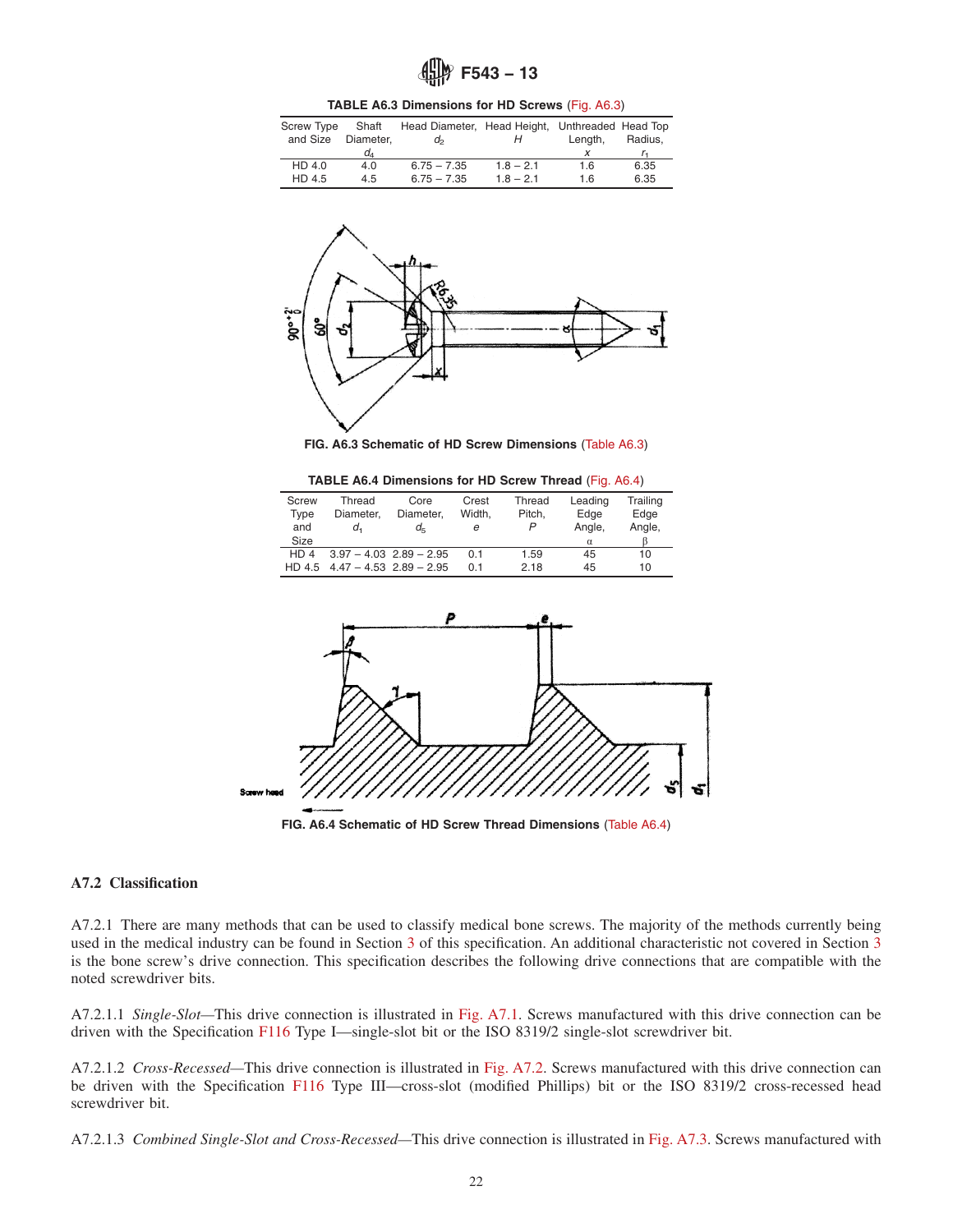

**FIG. A7.1 Schematic of Screw with Single-Slot Drive Connection** (Table A7.1)



**FIG. A7.2 Schematic of Screw with Cross-Recessed Drive Connection** (Table A7.2)



**FIG. A7.3 Schematic of Screw with Combined Single-Slot and Cross-Recessed Drive Connection** (Table A7.3)

this drive connection can be driven with the F116 Type I—single-slot bit, Specification F116 Type III—cross-slot (modified Phillips) bit, the ISO 8319/2 single-slot screwdriver bit, or the ISO 8319/2 cross-recessed head screwdriver bit.

A7.2.1.4 *Cruciate-Slot—*This drive connection is illustrated in Fig. A7.4. Screws manufactured with this drive connection can be driven with the Specification F116 Type I—single-slot bit, Specification F116 Type II—cruciate-slot bit, the ISO 8319/2 single-slot screwdriver bit, or the ISO 8319/2 cruciate-slot screwdriver bit.

A7.2.1.5 *Combined Cruciate-Slot and Cross-Recessed—*This drive connection is illustrated in Fig. A7.5. Screws manufactured with this drive connection can be driven with the Specification F116 Type I—single-slot bit, F116 Type II—cruciate-slot bit, the Specification F116 Type III—Cross-slot (modified Phillips) bit, the ISO 8319/2 single-slot screwdriver bit, ISO 8319/2 cruciate-slot screwdriver bit, or the ISO 8319/2 crossed-recessed head screwdriver bit.

A7.2.1.6 *Hexagonal—*This drive connection is illustrated in Fig. A7.6. Screws manufactured with this drive connection can be driven with the Specification F116 Type IV—hexagonal or the ISO 8319/1 hexagonal screwdriver bit.



**FIG. A7.4 Schematic of Screw with Cruciate-Slot Drive Connection** (Table A7.4)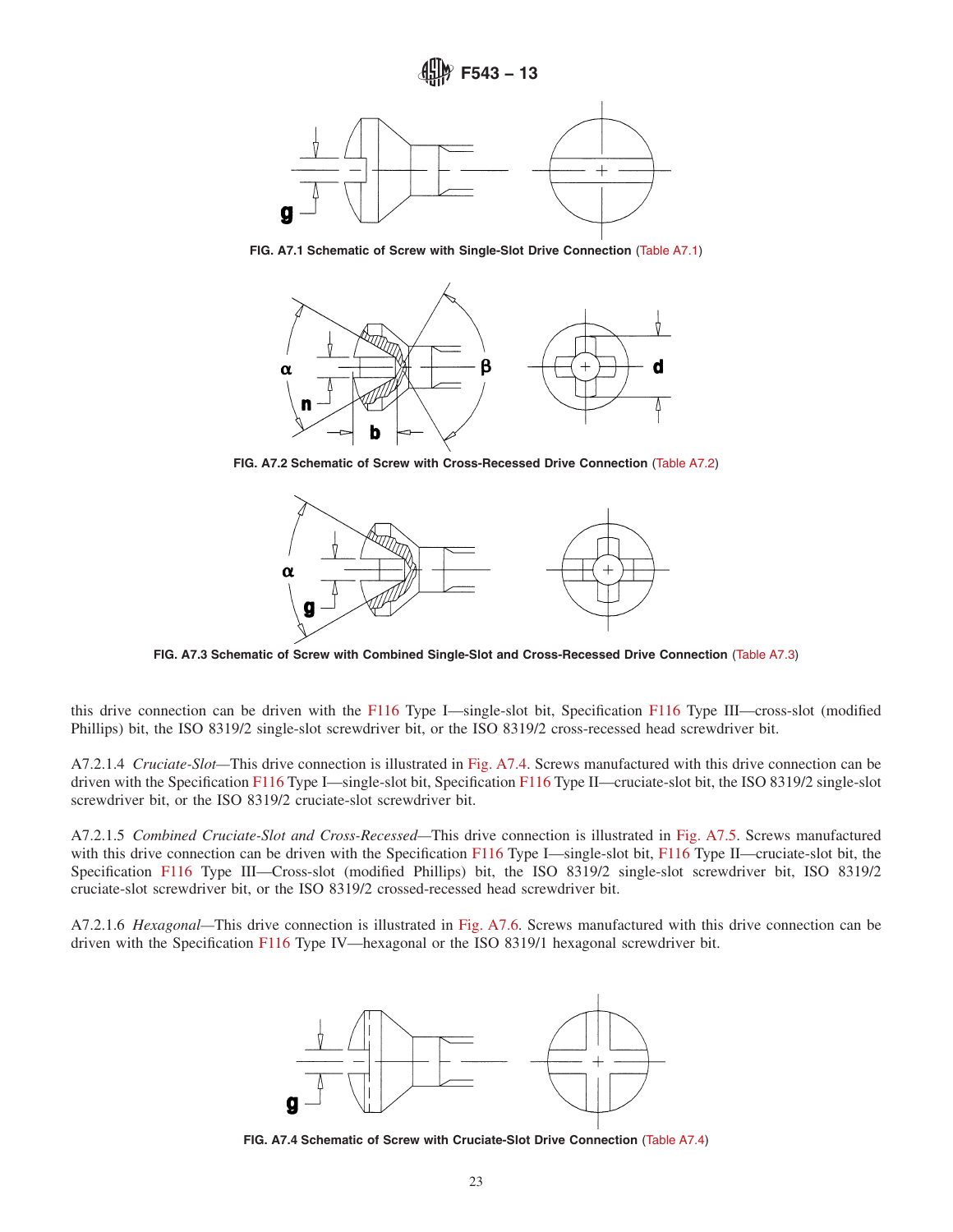

**FIG. A7.5 Schematic of Screw with Combined Cruciate-Slot and Cross-Recessed Drive Connection** (Table A7.5)



**FIG. A7.6 Schematic of Screw with Hexagonal Drive Connection** (Table A7.6)

A7.2.1.7 *Square—*This drive connection is illustrated in Fig. A7.7. At this time no standard screwdriver bit is specified for this drive connection. Screws manufactured with this drive connection can be driven with square drive screwdriver bits.

A7.2.1.8 *Hexalobe—*This drive connection is illustrated in Fig. A7.8. At this time no standard screwdriver bit is specified for this drive connection. Screws manufactured with this drive connection can be driven with hexalobe (six-lobe) screwdriver bits-bits that conform to ISO 10664 Standard for Hexobular internal driving feature for bolts and screws..

## **A7.3 Dimensions**

A7.3.1 Medical bone screws conforming to this specification are as follows:

A7.3.1.1 *Single-Slot—*The dimensions for this drive connection are given in Table A7.1 and Fig. A7.1.

A7.3.1.2 *Cross-Recessed—*The dimensions for this drive connection are given in Table A7.2 and Fig. A7.2.

A7.3.1.3 *Combined Single-Slot and Cross-Recessed—*The dimensions for this drive connection are given in Table A7.3 and Fig. A7.3. The maximum depth of the recess shall be such that the torque strength of the screw is unaffected.

A7.3.1.4 *Cruciate-Slot—*The dimensions for this drive connection are given in Table A7.4 and Fig. A7.4.



**FIG. A7.7 Schematic of Screw with Square Drive Connection** (Table A7.7)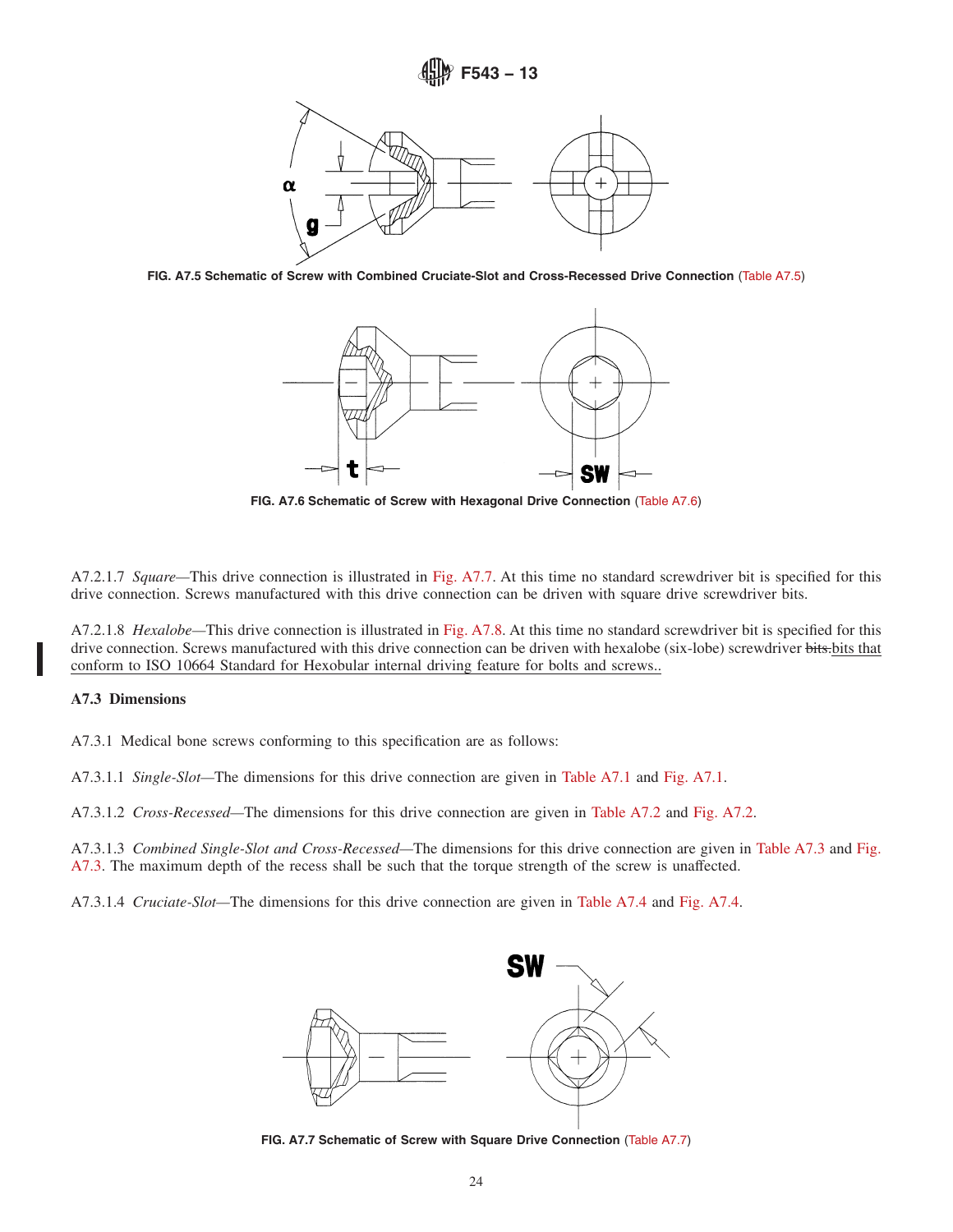



|  |  | TABLE A7.1 Single-Slot Drive Connection Dimensions (Fig. A7.1) |  |  |  |  |
|--|--|----------------------------------------------------------------|--|--|--|--|
|--|--|----------------------------------------------------------------|--|--|--|--|

| Screw Type and Size | Nominal Diameter,<br>mm | Slot Width, q, mm |
|---------------------|-------------------------|-------------------|
| HC 2.9              | 2.9                     | $1.25 - 1.4$      |
| HC 3.5              | 3.5                     | $1.25 - 1.4$      |
| HC 3.9              | 3.9                     | $1.25 - 1.4$      |
| HC 4.2              | 42                      | $1.25 - 1.4$      |

#### **TABLE A7.2 Cross-Recessed Drive Connection Dimensions** (Fig. A7.2)

| Nominal<br>Diameter, mm | b max |  |
|-------------------------|-------|--|
| 4.5                     | 3.8   |  |

#### **TABLE A7.3 Combined Single-Slot and Cross-Recessed Drive Connection Dimensions** (Fig. A7.3)

| Screw Type and Size | Slot Width, q, mm | Slot Angle, $\alpha$ , $\degree$ |
|---------------------|-------------------|----------------------------------|
| HD 4.0              | $1.25 - 1.4$      | 60                               |
| HD 4.5              | $1.25 - 1.4$      | 60                               |

#### **TABLE A7.4 Cruciate-Slot Drive Connection Dimensions** (Fig. A7.4)

|                     | .                       |                   |
|---------------------|-------------------------|-------------------|
| Screw Type and Size | Nominal Diameter,<br>mm | Slot Width, q, mm |
| HC 3.5              | 3.5                     | $1.25 - 1.4$      |
| HC 3.9              | 3.9                     | $1.25 - 1.4$      |
| HC 4.2              | 42                      | $1.25 - 1.4$      |

A7.3.1.5 *Combined Cruciate-Slot and Cross-Recessed—*The dimensions for this drive connection are given in Table A7.5 and Fig. A7.5. The maximum depth of the recess shall be such that the torque strength of the screw is unaffected.

A7.3.1.6 *Hexagonal—*The dimensions for this drive connection are given in Table A7.6 and Fig. A7.6.

A7.3.1.7 *Square:* The dimensions for this drive connection are given in Table A7.7 and Fig. A7.7. The maximum depth of the recess shall be such that the torque strength of the screw is unaffected.

| <b>TABLE A7.5 Combined Cruciate-Slot and Cross-Recessed Drive</b> |  |
|-------------------------------------------------------------------|--|
| <b>Connection Dimensions (Fig. A7.5)</b>                          |  |

| Screw Type and<br><b>Size</b> | Nominal<br>Diameter, mm | Slot Width, q, mm | Slot Angle, $\alpha$ , $\degree$ |
|-------------------------------|-------------------------|-------------------|----------------------------------|
| HC 3.5                        | 3.5                     | $1.25 - 1.4$      | 60                               |
| HC 3.9                        | 3.9                     | $1.25 - 1.4$      | 60                               |
| HC 4.2                        | 42                      | $1.25 - 1.4$      | 60                               |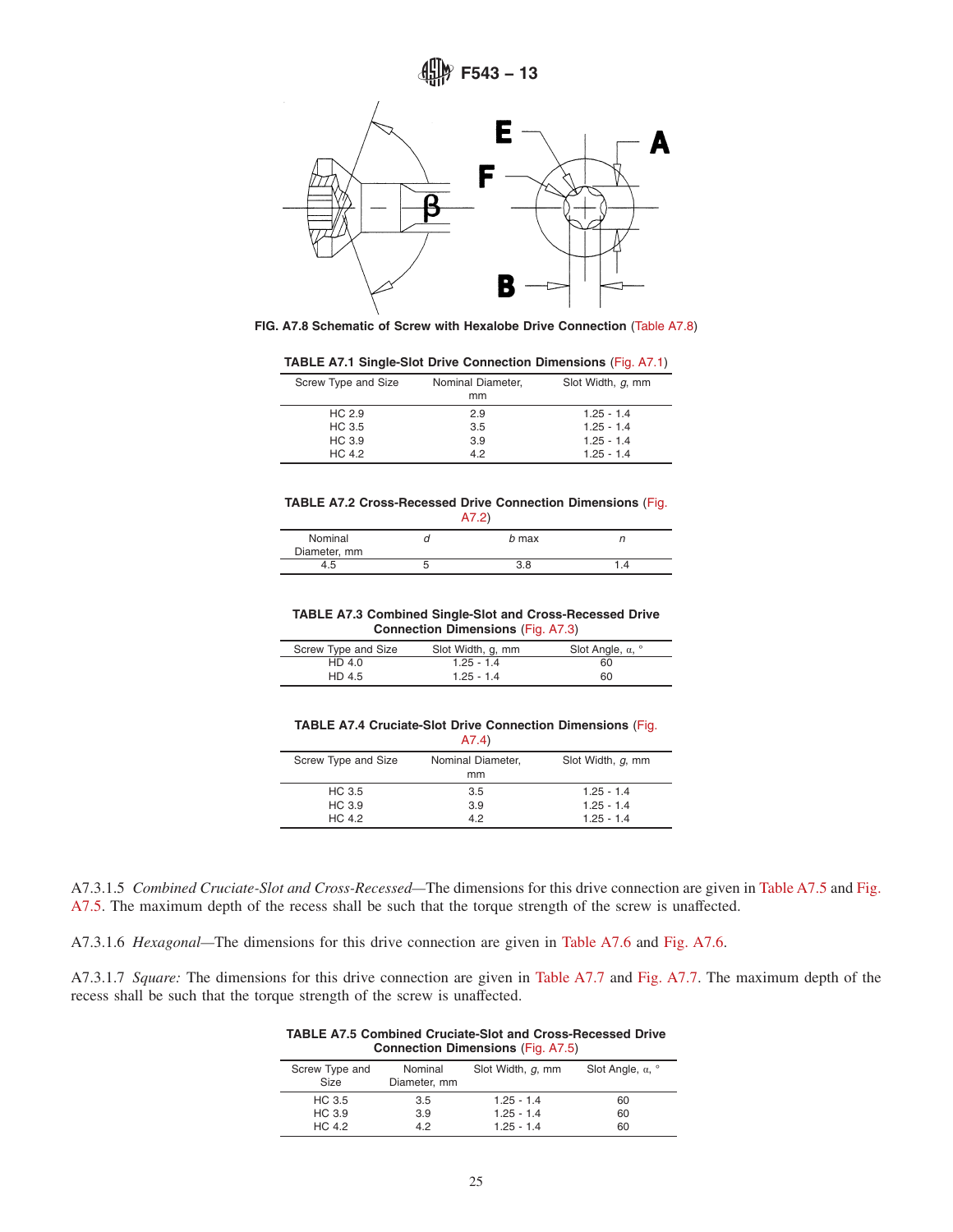

| <b>Screw Type</b><br>and Size | Nominal<br>Diameter, mm | Screwdriver Bit<br>Size | SW, mm                      | $t$ , mm |
|-------------------------------|-------------------------|-------------------------|-----------------------------|----------|
| HA 1.5                        | 1.5                     | 1.5                     | $1.507 + 0.040$<br>$-0.000$ | 0.8      |
| HA 2.0                        | 2.0                     | 1.5                     | $1.507 + 0.040$<br>$-0.000$ | 1.0      |
| HA 2.7                        | 2.7                     | 2.5                     | $2.507 + 0.040$<br>$-0.000$ | 1.2      |
| HA 3.5                        | 3.5                     | 2.5                     | $2.507 + 0.040$<br>$-0.000$ | 1.5      |
| HA 4.0                        | 4.0                     | 2.5                     | $2.507 + 0.040$<br>$-0.000$ | 1.5      |
| HA 4.5                        | 4.5                     | 3.5                     | $3.510 + 0.048$<br>$-0.000$ | 2.8      |
| HA 5.0                        | 4.5                     | 3.5                     | $3.510 + 0.048$<br>$-0.000$ | 2.8      |
| HB 4.0                        | 4.0                     | 2.5                     | $2.507 + 0.040$<br>$-0.000$ | 1.5      |
| HB 6.5                        | 6.5                     | 3.5                     | $3.510 + 0.048$<br>$-0.000$ | 2.8      |
|                               |                         |                         |                             |          |

| TABLE A7.6 Hexagonal Drive Connection Dimensions (Fig. A7.6) |  |  |
|--------------------------------------------------------------|--|--|
|--------------------------------------------------------------|--|--|

**TABLE A7.7 Square Drive Connection Dimensions** (Fig. A7.7)

| <b>Screw Size</b> | SW, mm |
|-------------------|--------|
| 1.0               | 0.7    |
| 1.5               | 1.0    |
| 2.0               | 1.27   |
|                   |        |

A7.3.1.8 *Hexalobe—*The dimensions for this drive connec-tion are given in Table A7.8 and Fig. A7.8. The maximum depth of the recess shall be such that the torque strength of the screw is unaffected.

#### **APPENDIX**

#### **(Nonmandatory Information)**

#### **X1. METALLIC BONE SCREWS**

X1.1 This specification is intended to provide useful and consistent information related to the performance, terminology, requirements for materials, finish and marking considerations, and care and handling of metallic bone screws. It includes the terms and requirements of Specification F543-98. This specification also includes the test methods that were previously published separately as Specifications F117, F1622, and F1691.<sup>6</sup>

X1.2 Materials which have been found acceptable for metallic bone screws includes:

X1.2.1 Stainless steel alloy (Specification F138).

L.

<sup>6</sup> Discontinued; see 2000 *Annual Book of ASTM Standards*, Vol 13.01. Replaced May 2001 by Specification and Test Methods F543.

| <b>Drive Size</b> | A, (mm) | B, (mm) | $E$ Radius, (mm) | F Radius, (mm) | $\beta$ , $(^\circ)$ | Screwdriver Bit<br>Size |
|-------------------|---------|---------|------------------|----------------|----------------------|-------------------------|
| 4                 | 1.35    | 0.97    | 0.28             | 0.12           | 140                  |                         |
|                   | 1.47    | 1.07    | 0.30             | 0.14           | 140                  |                         |
|                   | 1.75    | 1.27    | 0.36             | 0.16           | 140                  | 6                       |
|                   | 2.4     | 1.75    | 0.49             | 0.22           | 140                  | 8                       |
| 10                | 2.8     | 2.05    | 0.57             | 0.25           | 140                  | 10                      |
| 15                | 3.35    | 2.40    | 0.69             | 0.30           | 140                  | 15                      |
| 20                | 3.95    | 2.85    | 0.83             | 0.34           | 140                  | 20                      |
| 25                | 4.50    | 3.25    | 0.89             | 0.40           | 140                  | 25                      |
| 30                | 5.60    | 4.05    | 1.16             | 0.48           | 140                  | 30                      |

## **TABLE A7.8 Hexalobe Drive Connection Dimensions** (Fig. A7.8)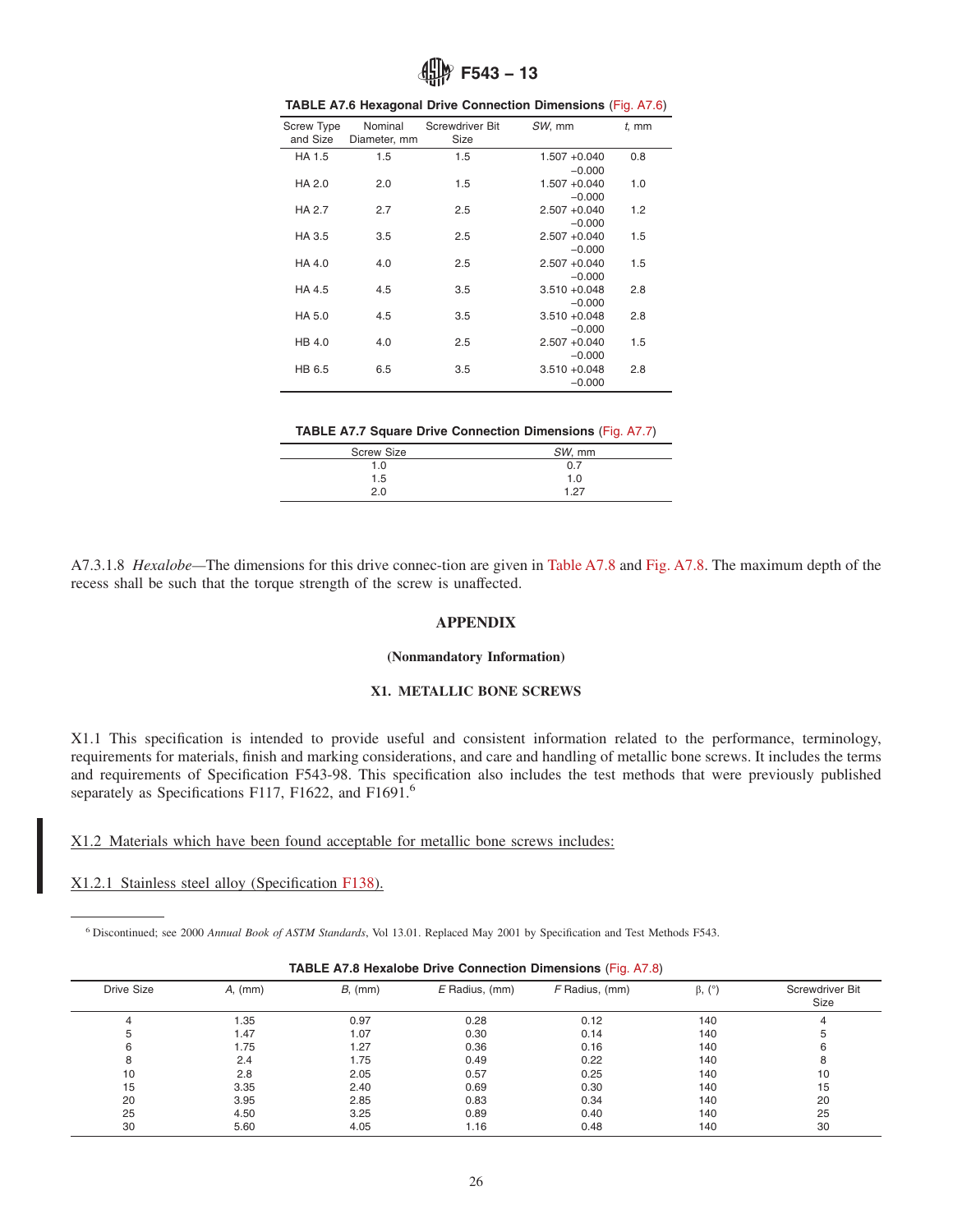X1.2.2 Nitrogen-strengthened stainless steel alloy (Specifications F1314 and F1586)

X1.2.3 Unalloyed titanium (Specification F67).

X1.2.4 Titanium-aluminum-vanadium alloy (Specifications F136, F620, and F1472).

X1.2.5 Titanium-aluminum-niobium alloy (Specification F1295).

X1.2.6 Titanium-niobium-zirconium alloy (Specification F1713).

X1.2.7 Cobalt-chromium-molybdenum alloy (Specifications F799 and F1537).

X1.2.8 Titanium-molybdenum-zirconium-iron alloy (Specification F1813).

X1.2.9 Titanium-molybdenum-zirconium-iron alloy (Specification F2066).

X1.3 Dimensional requirements are provided for four specific types of bone screws. These screws, specified here as Specification F543 Types HA, HA and HB, HC, and HD are dimensionally similar to those specified in ISO 5835 and ISO 9268. The dimensions and performance of these types of screws are specified because they have achieved widespread clinical use and are offered by several manufacturers. Standardization of the dimensions and tolerances of the key features of these screws is intended to allow the implants from one manufacturer to be used with the associated instruments (taps, drills, and so forth) from different manufacturers and serve as a baseline for future screw products. This may benefit the surgeon and patient by aiding the identification of the appropriate instrumentation for the implantation and removal of screws by the operating room staff.

**F543 − 13**

X1.4 Performance requirements are provided for two specific types of bone screws. Those that have a solid core and a spherical head, specified here as Specification F543 Type HA and HB, and have performance specifications developed from those specified in ISO 6475. Standardization of the performance requirements and harmonization of these requirements with the similar screws described in ISO standards is intended to facilitate the approval spapproval to market for manufacturers declaring conformity to either or both standards.

X1.5 This specification provides minimum performance limits for the torsional properties of bone screws and a uniform test procedure by which these limits can be determined. The parameters specified in this specification are breaking torque and breaking angle.

X1.5.1 The breaking torque is intended to be a measure of the screw's strength. Torque was determined to be the critical parameter in the insertion of screws into a uniform medium. Unpublished test reports indicated that a screw could experience both torsional and tensile forces when inserted into a uniform medium. If the screw was inserted until it ruptured, then the torsional forces appear to dominate over the tensile forces. Therefore, tensile forces were neglected in analyzing screw strength.

X1.5.2 The breaking angle is a measure of the screw's ductility. For example, a screw that has a breaking angle of 360° is more ductile than one with the same design that breaks at 120° under the same test conditions. Since this parameter does not represent the point at which the screw loses its elastic properties, a torsional yield measurement was devised. This point is intended to present an approximate measure of the torque at which the screw loses its elastic properties. The task force decided that an offset method with a 2° angle offset method was considered to yield the most consistent results.

X1.5.3 The breaking force test method provides a consistent measurement method for fully threaded bone screws. For partially threaded screws, the length of the unthreaded portion of the screw and the threaded portion can vary considerably among different types of screws. Because of this variation, no exact method of fixation is required. Suggestions are made to grip enough threads to hold the screw in a fixed position with possibly one or more thread(s) exposed. If this condition is not possible, then all threads must be gripped. In any case, the experiment is required to record the gage length and the gripping length.